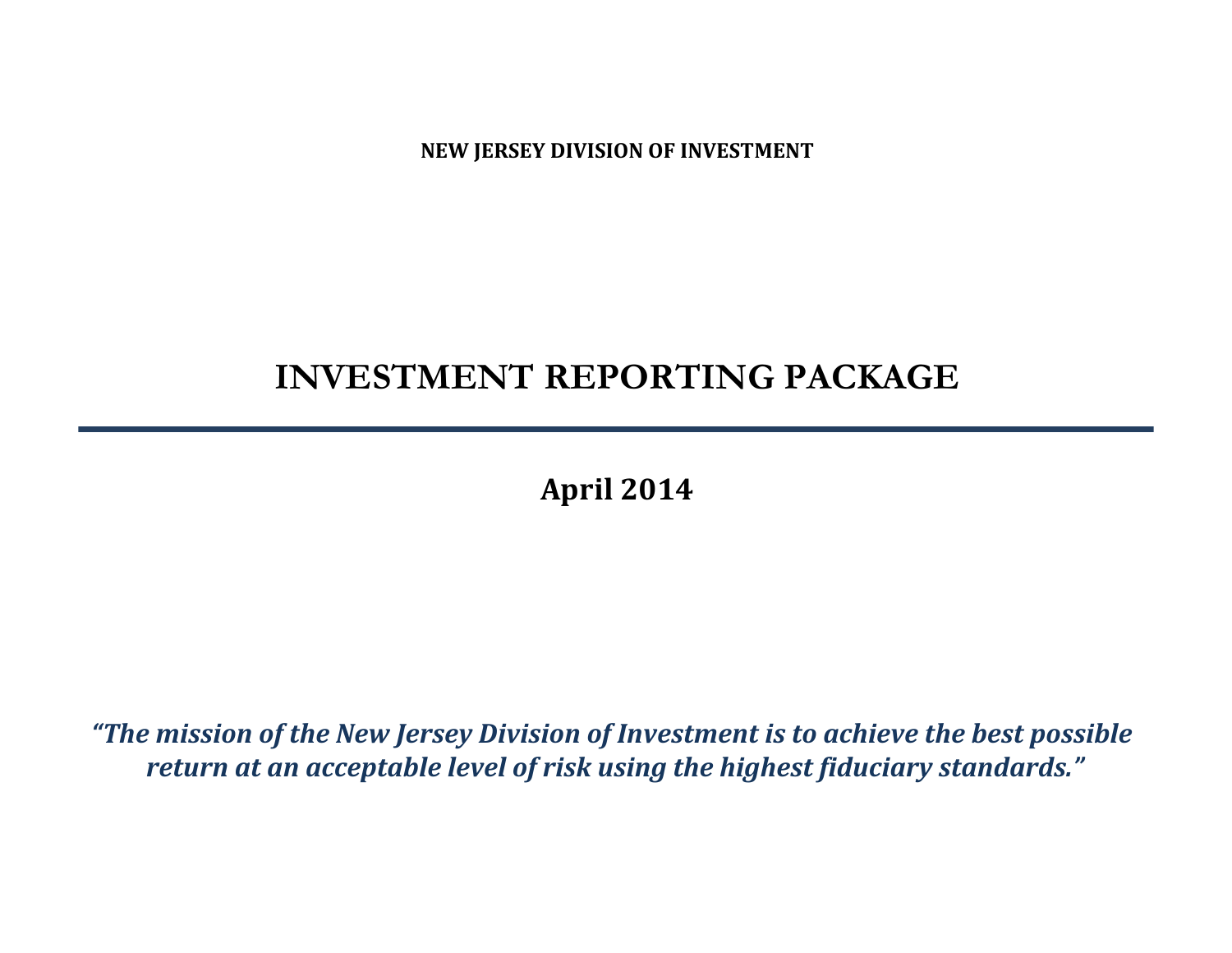## **New Jersey Division of Investment**

## Actual Allocation vs FY 2014 Investment Plan Target<sup>(1)</sup>

|                                          | 4/30/14             |          |          |                              |
|------------------------------------------|---------------------|----------|----------|------------------------------|
|                                          | <b>Actual</b>       |          |          |                              |
|                                          | <b>Allocation %</b> | Target % |          | Difference% Allocation\$ (2) |
| Absolute Return/Risk Mitigation          | 4.15%               | 4.50%    | $-0.35%$ | 3,271.82                     |
| <b>Risk Mitigation</b>                   | 4.15%               | 4.50%    | $-0.35%$ | 3,271.82                     |
| Cash Equivalents <sup>(3)</sup>          | 5.77%               | 6.00%    | $-0.23%$ | 4,545.40                     |
| Short Term Cash Equivalents              | 0.63%               | 0.00%    | 0.49%    | 496.53                       |
| <b>TIPS</b>                              | 2.03%               | 2.50%    | $-0.47%$ | 1,599.39                     |
| <b>US Treasuries</b>                     | 0.84%               | 1.00%    | $-0.16%$ | 665.18                       |
| <b>Total Liquidity</b>                   | 9.27%               | 9.50%    | $-0.23%$ | 7,306.50                     |
| <b>Investment Grade Credit</b>           | 11.63%              | 11.20%   | 0.43%    | 9,170.69                     |
| High Yield Fixed Income                  | 4.99%               | 5.50%    | $-0.51%$ | 3,932.97                     |
| Credit Oriented Hedge Funds              | 2.99%               | 3.75%    | $-0.76%$ | 2,355.12                     |
| Debt Related Private Equity              | 1.01%               | 1.25%    | $-0.24%$ | 794.94                       |
| <b>Real Estate-Debt</b>                  | 0.94%               | 1.30%    | $-0.36%$ | 739.80                       |
| Police and Fire Mortgage Program         | 1.13%               | 1.20%    | $-0.07%$ | 888.24                       |
| <b>Total Income</b>                      | 22.69%              | 24.20%   | $-1.51%$ | 17,881.76                    |
| <b>Commodities and Other Real Assets</b> | 2.53%               | 2.50%    | 0.03%    | 1,991.82                     |
| <b>Real Estate</b>                       | 3.45%               | 3.20%    | 0.25%    | 2,720.48                     |
| <b>Total Real Return</b>                 | 5.98%               | 5.70%    | 0.28%    | 4,712.30                     |
| <b>US Equity</b>                         | 26.90%              | 25.90%   | 1.00%    | 21,204.85                    |
| Non-US Developed Markets Equity          | 12.75%              | 12.70%   | 0.05%    | 10,049.77                    |
| <b>Emerging Markets Equity</b>           | 6.31%               | 6.50%    | $-0.19%$ | 4,975.94                     |
| <b>Equity Oriented Hedge Funds</b>       | 3.90%               | 4.00%    | $-0.10%$ | 3,074.84                     |
| <b>Buyouts/Venture Capital</b>           | 7.33%               | 7.00%    | 0.33%    | 5,781.28                     |
| <b>Total Global Growth</b>               | 57.20%              | 56.10%   | 1.10%    | 45,086.68                    |
| <b>Other Cash and Receivables</b>        | 0.71%               | 0.00%    | 0.71%    | 563.53                       |
| <b>Total Pension Fund</b>                | 100.00%             | 100.00%  | 0.00%    | 78,822.59                    |

 **1 Figures are unaudited and are subject to change.**

 **2 Reflects the most recent market values available.**

 **3 The cash aggregate comprises the four common fund cash accounts, in addition to the seven plan cash accounts.**

 **Totals may not equal sum of components due to rounding**



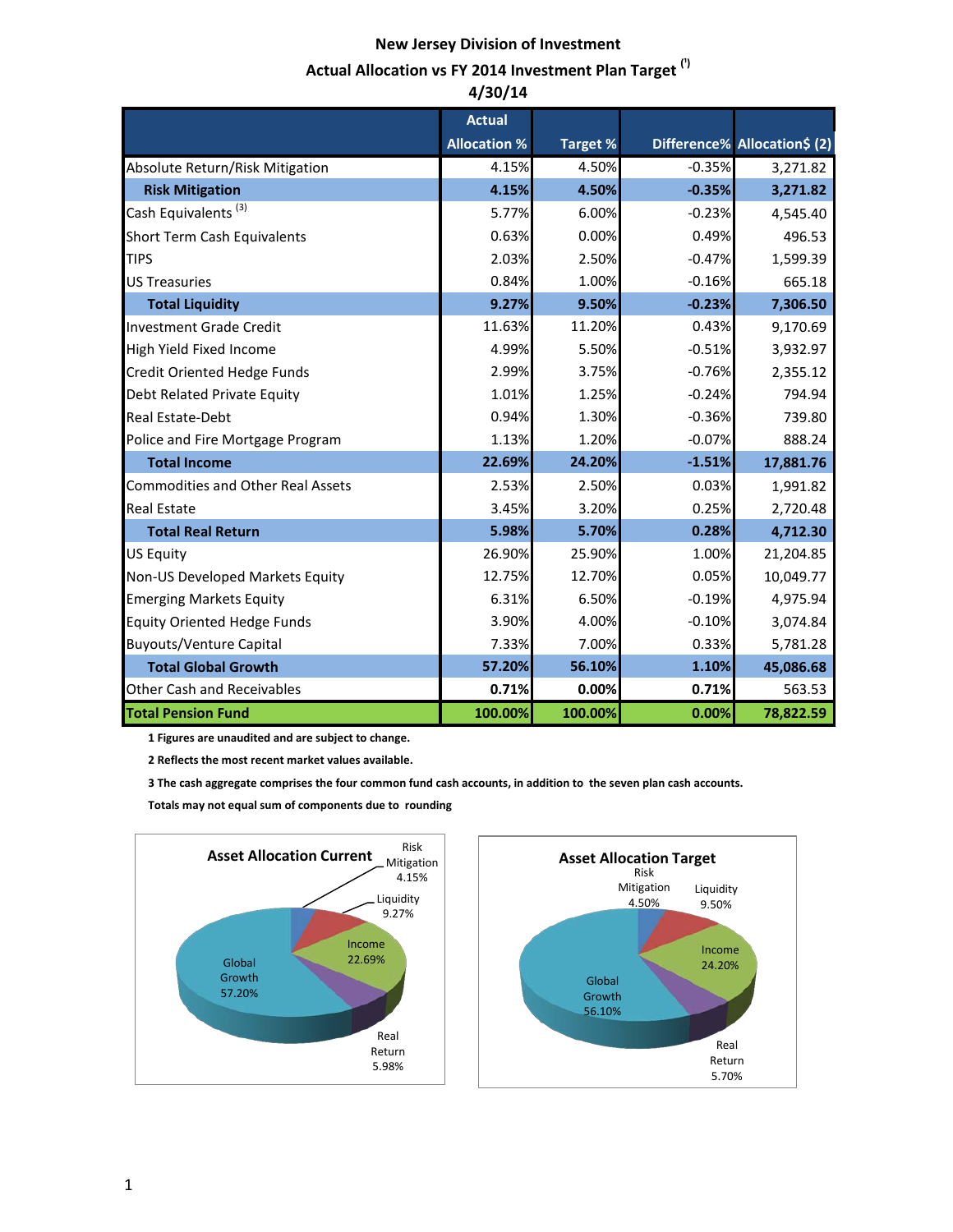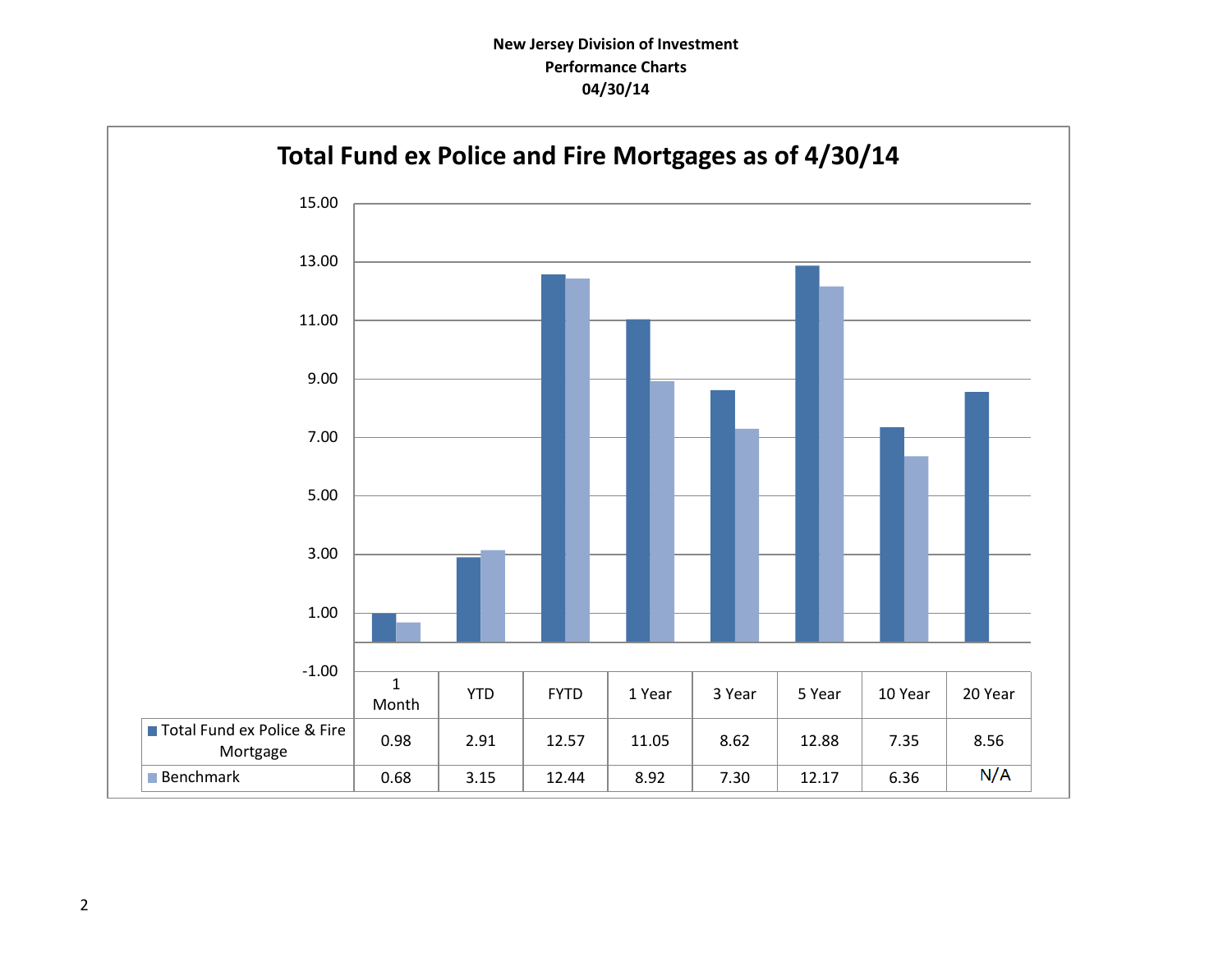## **New Jersey Division of Investment Performance Charts 04/30/14**



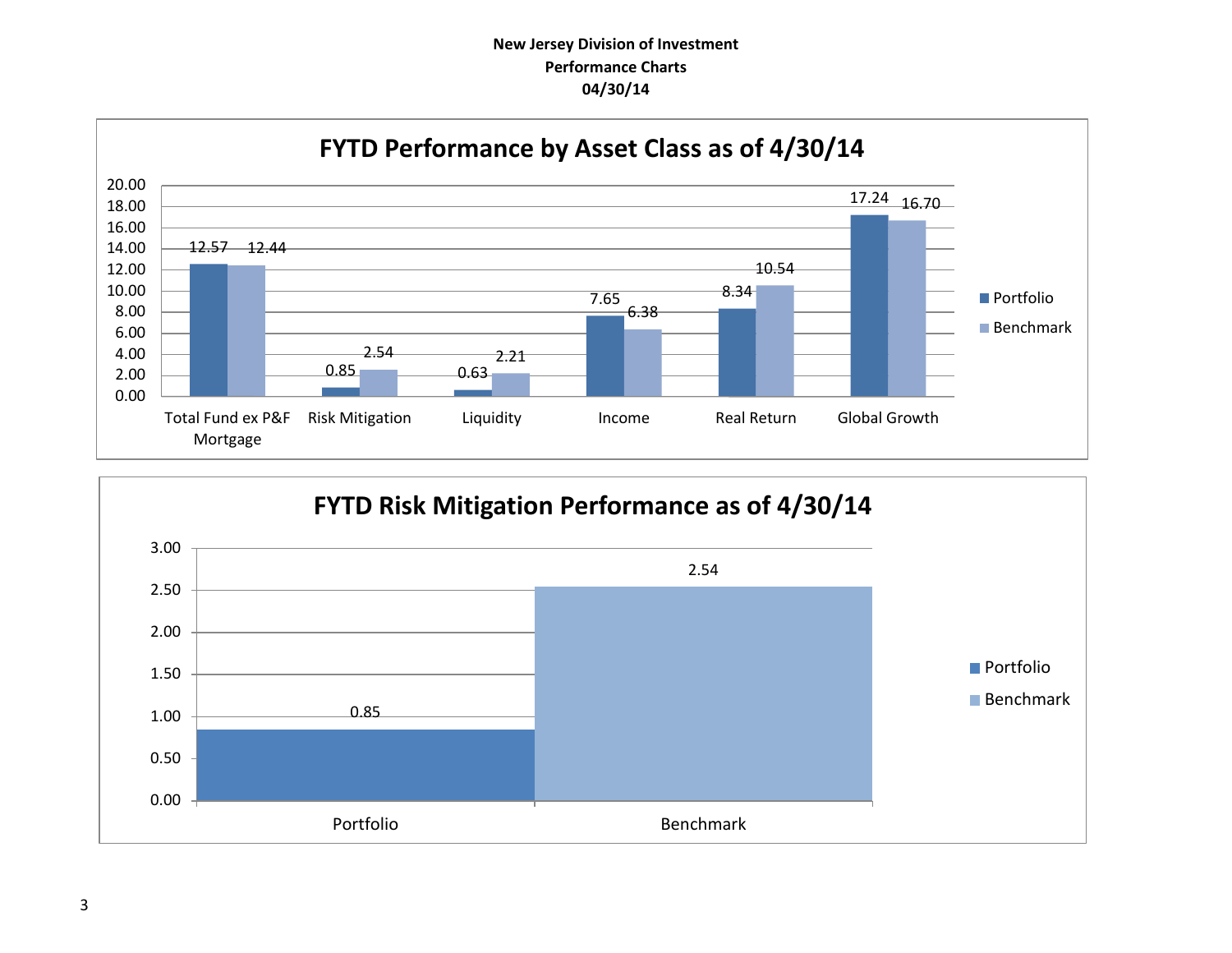## **New Jersey Division of Investment Performance Charts 04/30/14**





\*Reported on a 1 month lag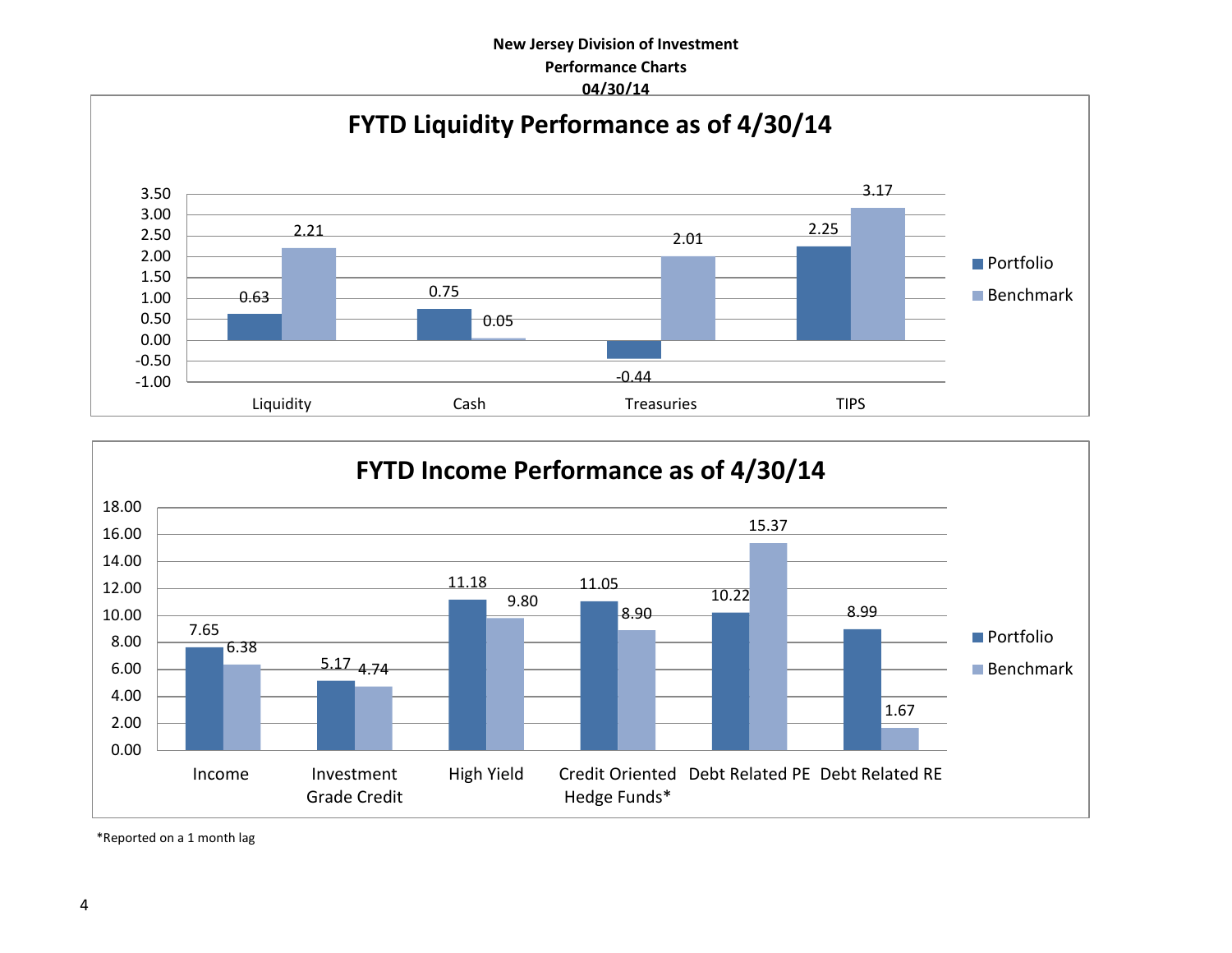## **New Jersey Division of Investment Performance Charts 04/30/14**





\*Reported on a 1 month lag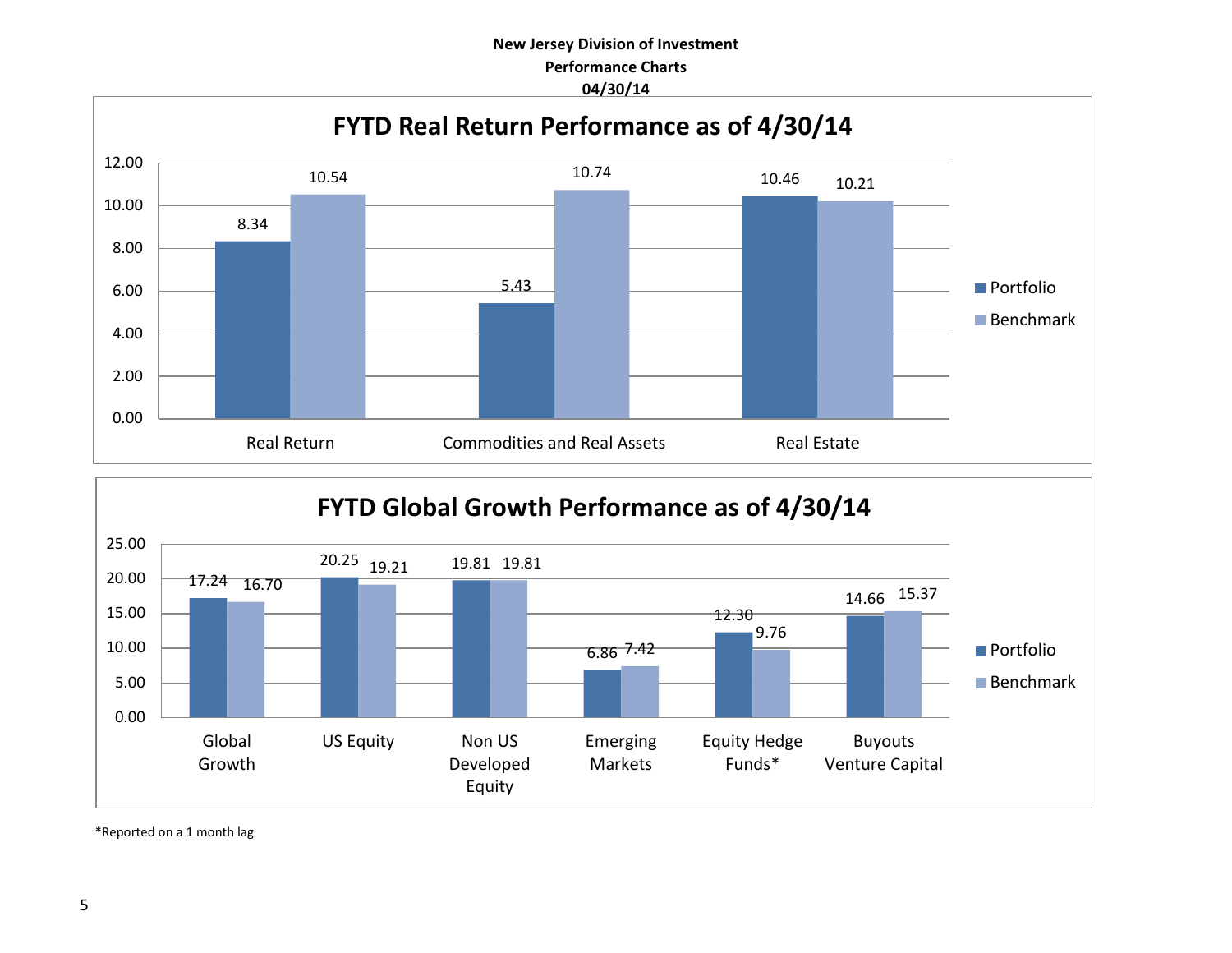#### **New Jersey Division of Investment Pension Fund Performance<sup>1</sup> Versus Benchmark 4/30/14**

|                                                                     | 1 month | <b>CYTD</b> | <b>FYTD</b> | 1 Year | 3 Years | 5 Years | 10 Years |
|---------------------------------------------------------------------|---------|-------------|-------------|--------|---------|---------|----------|
| Domestic Equity with Cash, Hedges, Miscellaneous                    | 0.22    | 2.10        | 19.58       | 20.90  | 13.47   | 19.65   | 8.95     |
| S&P 1500 Composite                                                  | 0.42    | 2.31        | 19.21       | 20.44  | 13.66   | 19.38   | 7.98     |
| Equity Only (Ex Cash)                                               | 0.20    | 2.12        | 20.24       | 21.62  | 13.79   | 20.19   | 9.11     |
| Equity Only-Diversified Fund                                        | 0.43    | 2.24        | 18.82       | 20.22  | 13.31   |         |          |
| Equity Only-Concentrated Fund                                       | (0.07)  | 1.98        | 22.22       | 23.71  | 14.60   |         |          |
| Domestic Fixed Income with Cash, Hedges, Miscellaneous <sup>2</sup> | 1.05    | 3.77        | 5.42        | 0.38   | 7.94    | 10.16   | 7.21     |
| <b>Fixed Income Blended Benchmark</b>                               | 1.02    | 3.69        | 5.73        | (0.99) | 7.89    | 9.17    | 7.00     |
| <b>Investment Grade</b>                                             | 0.98    | 3.90        | 4.45        | (2.35) | 7.07    | 9.26    | 6.73     |
| <b>Investment Grade Blended Benchmark</b>                           | 1.17    | 3.79        | 4.35        | (3.43) | 8.82    | 9.74    | 7.28     |
| High Yield                                                          | 1.54    | 5.24        | 11.16       | 11.51  | 10.31   | 18.28   |          |
| <b>Barclays High Yield Index</b>                                    | 0.63    | 3.63        | 9.80        | 6.30   | 8.67    | 15.72   |          |
| International Equity with Cash, Hedges, Miscellaneous               | 1.19    | 0.97        | 14.76       | 7.30   | 0.89    | 9.72    | 6.18     |
| <b>MSCI All World Country Index (ex US)</b>                         | 1.32    | 1.84        | 17.45       | 9.76   | 2.96    | 12.90   | 7.61     |
| <b>Custom International Equity Markets Index</b>                    | 1.04    | 1.28        | 14.89       | 6.98   |         |         |          |
| Developed Markets Equity                                            | 1.45    | 2.06        | 19.81       | 13.25  | 3.73    |         |          |
| Custom International Equity Developed Markets Index                 | 1.44    | 2.00        | 19.81       | 12.78  | 5.07    |         |          |
| <b>Emerging Markets Equity</b>                                      | 0.62    | (0.88)      | 6.86        | (2.76) | (3.05)  |         |          |
| Custom International Equity Emerging Markets Index                  | 0.41    | 0.09        | 7.42        | (2.00) | (2.99)  |         |          |
| <b>Alternative Investments</b>                                      | 1.70    | 4.93        | 10.02       | 13.61  | 9.10    | 10.64   |          |
| Hedge Funds <sup>1</sup>                                            | 1.26    | 4.54        | 9.48        | 11.68  | 6.43    | 9.52    |          |
| HFRI Fund of Funds Composite (one month lag)                        | (0.71)  | 1.84        | 4.48        | 6.00   | 2.36    | 4.90    |          |
| Private Equity <sup>1</sup>                                         | 2.90    | 6.31        | 13.72       | 21.18  | 14.65   | 15.75   |          |
| Cambridge Associates (Data only available quarterly) <sup>2</sup>   | 0.00    | 6.68        | 15.37       | 20.77  | 15.18   | 15.84   |          |
| Real Estate <sup>1</sup>                                            | 0.98    | 4.21        | 8.91        | 13.96  | 12.74   | 6.06    |          |
| Real Estate Index (Data only available quarterly) <sup>2</sup>      | 0.00    | 2.94        | 10.21       | 13.38  | 12.43   | 8.31    |          |
| Real Assets/Commodities <sup>1</sup>                                | 1.77    | 5.57        | 5.73        | 1.64   | (4.59)  | 6.07    |          |
| <b>DJUBS TR Index</b>                                               | 2.44    | 9.60        | 10.76       | 3.17   | (7.68)  | 4.59    |          |
| <b>Police &amp; Fire Mortgage Program</b>                           | 0.35    | 1.44        | 2.35        | 0.70   | 2.77    |         |          |
| Plan Cash <sup>3</sup>                                              | 0.08    | 0.12        | 0.19        | 0.22   | 0.19    | 0.29    | 1.79     |
| <b>US Treasury Bills (3 month)</b>                                  | 0.00    | 0.02        | 0.03        | 0.04   | 0.06    | 0.09    | 1.56     |
| <b>Total Pension Fund</b>                                           | 0.98    | 2.89        | 12.45       | 10.93  | 8.53    |         |          |
| <b>Total Pension Fund ex Police and Fire Mortgages</b>              | 0.98    | 2.91        | 12.57       | 11.05  | 8.62    | 12.88   | 7.35     |
| <b>Total Fund Benchmark</b>                                         | 0.68    | 3.15        | 12.44       | 8.92   | 7.30    | 12.17   | 6.36     |

**1 Performance based on most recent values available**

**2 Cambridge Associates & NCREIF (NPI) Benchmarks are only reported on an quarterly basis, non quarter-end months are reported as 0%**

**3 The cash aggregate comprises the seven plan cash accounts**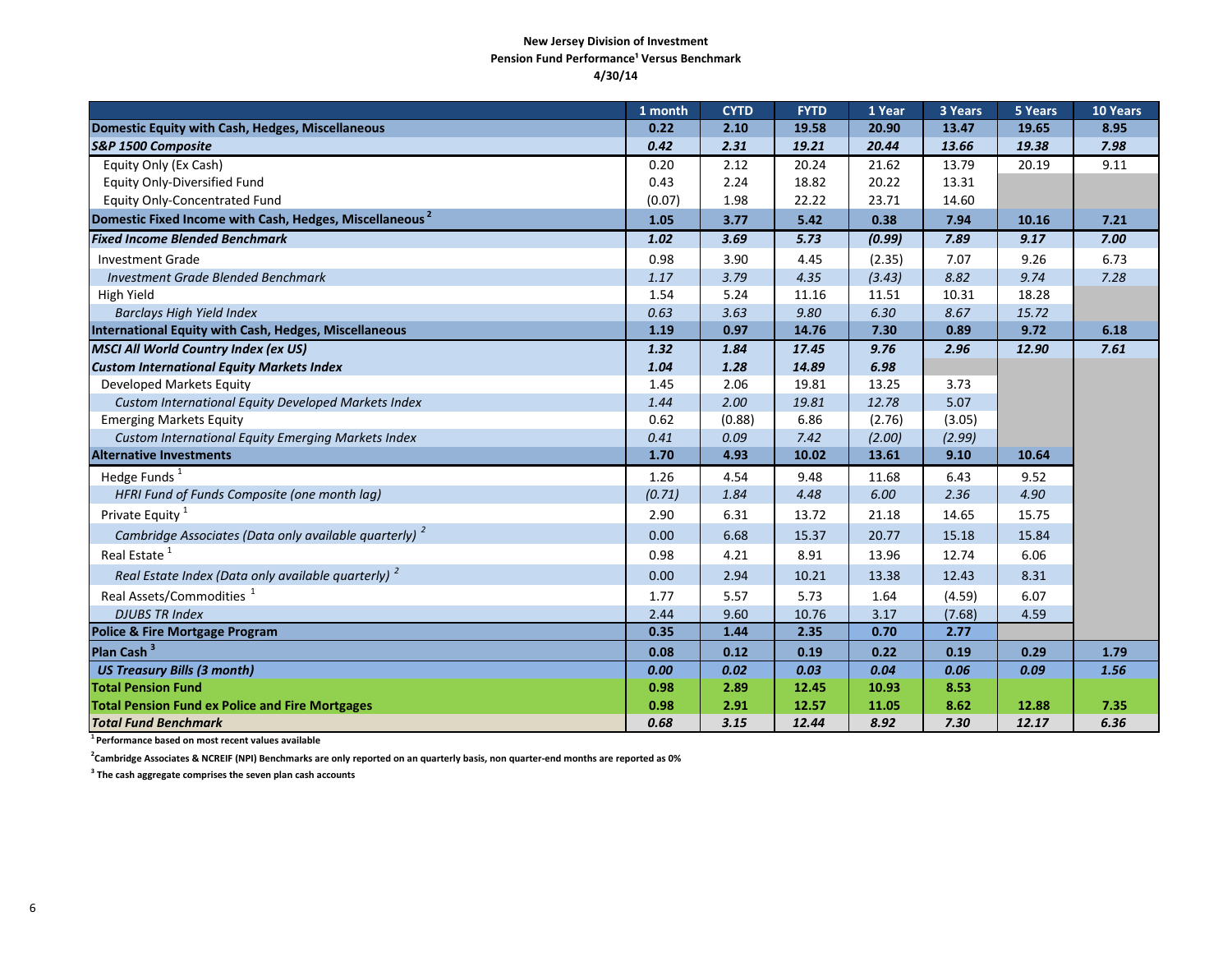## **New Jersey Division of Investment Domestic Equity (Common Pension A) 4/30/14**

## **Top Holdings**

|                              | % of             |
|------------------------------|------------------|
| Company                      | <b>Portfolio</b> |
| <b>APPLE INC</b>             | 3.34             |
| <b>EXXON MOBIL CORP</b>      | 2.36             |
| <b>MICROSOFT CORP</b>        | 2.06             |
| <b>WELLS FARGO CO</b>        | 1.81             |
| <b>GOOGLE INC</b>            | 1.66             |
| <b>MERCK &amp; CO INC</b>    | 1.52             |
| <b>GENERAL ELECTRIC CO</b>   | 1.51             |
| <b>JOHNSON &amp; JOHNSON</b> | 1.49             |
| <b>JP MORGAN CHASE CO.</b>   | 1.30             |
| <b>PFIZER INC</b>            | 1.30             |

## **Portfolio Sector Weightings**

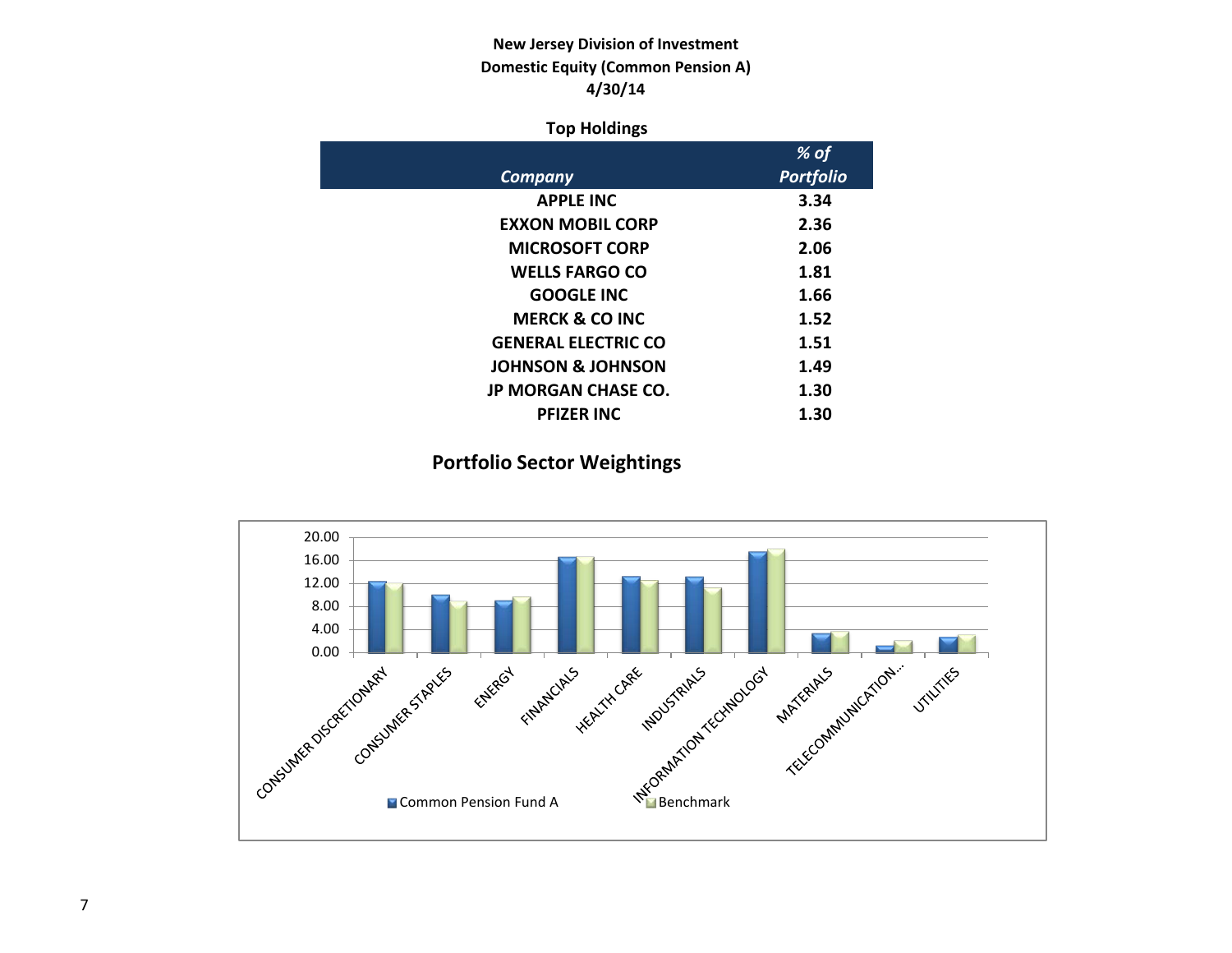## **New Jersey Division of Investment Investment Grade Portfolio (Common Pension B) 4/30/14**

|                               | <b>Portfolio</b> | Benchmark <sup>(1)</sup> Difference |          |             | Issuer Name <sup>(2)</sup> | <b>Market Valu</b> |
|-------------------------------|------------------|-------------------------------------|----------|-------------|----------------------------|--------------------|
| S & P's Quality Rating        | A+l              | A+                                  | N/A      | lTII        | U.S. TIPS                  | 13.06%             |
| Coupon (%)                    | 4.05             | 5.47                                | $-1.42$  |             | <b>U.S. TREASURY</b>       | 6.62%              |
| Current Yield                 | 3.40             | 4.66                                | $-1.26$  | <b>IXOM</b> | <b>EXXON MOBIL</b>         | 2.38%              |
| Duration                      | 6.32             | $*6.75$                             | $-0.43$  | <b>AID</b>  | <b>AID TO ISRAEL</b>       | 2.26%              |
| <b>Option Adjusted Spread</b> | 69.03            | 102.81                              | $-33.78$ | <b>IMP</b>  | <b>IPROV OF MANITOBA</b>   | 2.16%              |
| Convexity                     | 0.23             | 1.48                                | $-1.25$  |             | <b>IAT &amp; T</b>         | 1.86%              |
| Maturity (yrs)                | 7.72             | $*8.83$                             | $-1.11$  | <b>AAPL</b> | <b>APPLE</b>               | 1.77%              |

 $*$ This is a custom benchmark

| <b>Maturities</b> | <b>Portfolio</b> | Benchmark <sup>(1)</sup> |
|-------------------|------------------|--------------------------|
| $0-5$ yr          | 40.54            | 0.34                     |
| $5-10$ yr         | 41.12            | 1.19                     |
| $10-15$ yr        | 3.28             | 10.05                    |
| 15-20yr           | 8.69             | 13.71                    |
| 20-25yr           | 4.65             | 22.92                    |
| 25-30yr           | 0.19             | 49.62                    |
| $>30$ yr          | 0.30             | 2.18                     |
| Unclassified      | 1.23             | 0.00                     |

(1) Barclay's Gov/Credit Long

(2) Includes all affiliated entities

(3) Excluding US Treasuries and Tips

| <b>Portfolio</b> | Benchmark <sup>(1)</sup> Difference |          |              | <b>Issuer Name<sup>(2)</sup></b> | Market Value [%] |
|------------------|-------------------------------------|----------|--------------|----------------------------------|------------------|
| $A+$             | $A+$                                | N/A      | ΤIΙ          | U.S. TIPS                        | 13.06%           |
| 4.05             | 5.47                                | $-1.42$  |              | <b>U.S. TREASURY</b>             | 6.62%            |
| 3.40             | 4.66                                | $-1.26$  | <b>XOM</b>   | <b>EXXON MOBIL</b>               | 2.38%            |
| 6.32             | $*6.75$                             | $-0.43$  | <b>AID</b>   | <b>AID TO ISRAEL</b>             | 2.26%            |
| 69.03            | 102.81                              | $-33.78$ | <b>MP</b>    | PROV OF MANITOBA                 | 2.16%            |
| 0.23             | 1.48                                | $-1.25$  |              | AT & T                           | 1.86%            |
| 7.72             | $*8.83$                             | $-1.11$  | AAPL         | <b>APPLF</b>                     | 1.77%            |
| ۰k               |                                     |          | <b>BRCOL</b> | PROV OF BRIT OF COLUMBIA         | 1.67%            |
|                  |                                     |          | <b>ONT</b>   | <b>PROV OF ONTARIO</b>           | 1.53%            |
|                  |                                     |          | <b>IBM</b>   | <b>IBM</b>                       | 1.46%            |

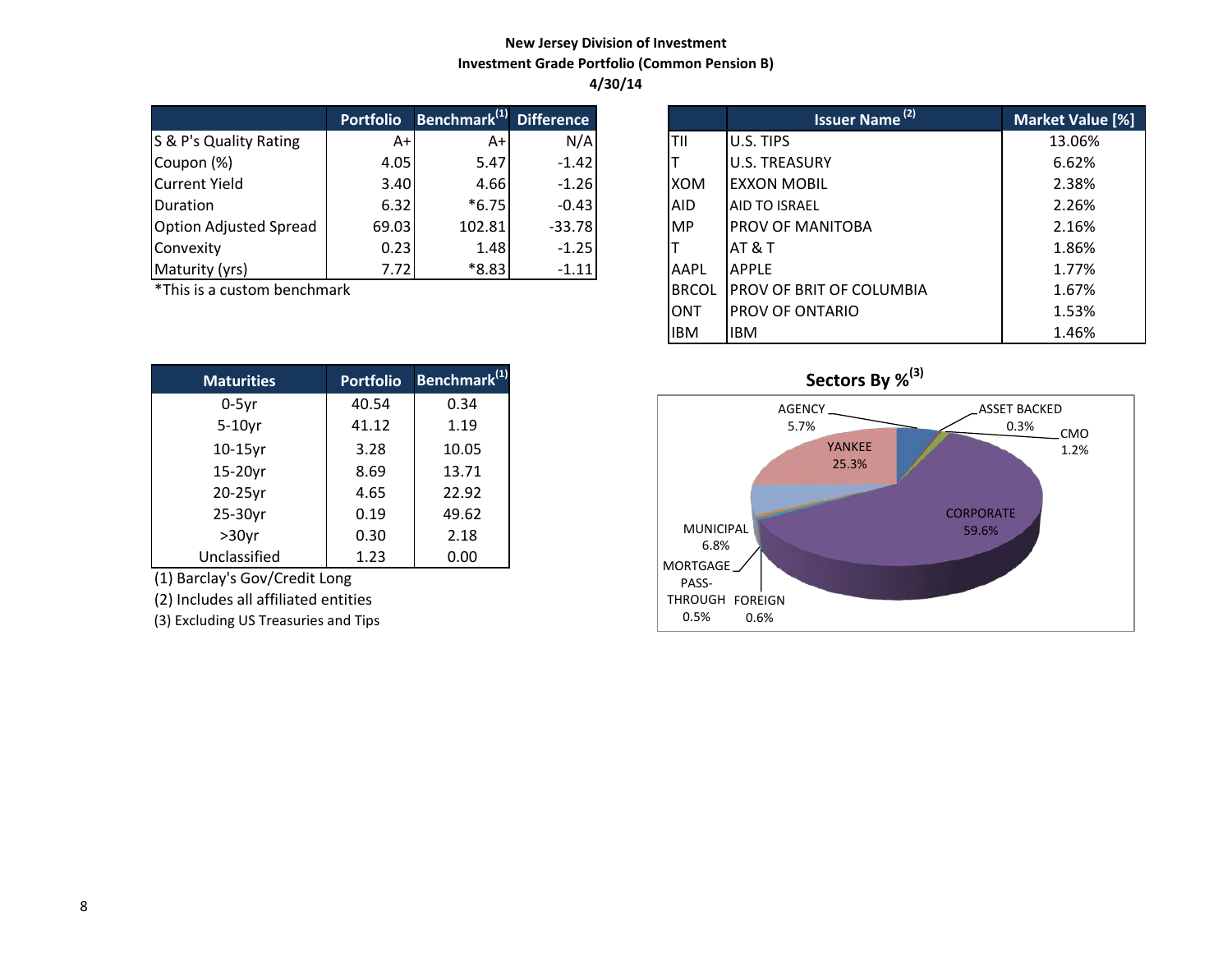## **New Jersey Division of Investment International Equity (Common Pension D) 4/30/14**

## **Top Holdings**

|                                       | $%$ of           |
|---------------------------------------|------------------|
| Company                               | <b>Portfolio</b> |
| <b>ISHARES MSCI EMERGING MARKETS</b>  | 9.08             |
| <b>ISHARES MSCI EAFE ETF</b>          | 3.96             |
| ROCHE HOLDING AG                      | 1.17             |
| <b>ISHARES CORE MSCI EMERGING MAR</b> | 1.09             |
| <b>NOVARTIS AG REG</b>                | 1.01             |
| <b>NESTLE SA REG</b>                  | 1.00             |
| <b>ISHARES MSCI SOUTH KOREA CAPPE</b> | 0.89             |
| L OREAL PRIME DE FIDELITE COMMON STOC | 0.87             |
| <b>BAYER AG REG</b>                   | 0.77             |
| <b>HSBC HOLDINGS PLC</b>              | 0.77             |

## **Portfolio Sector Weightings**

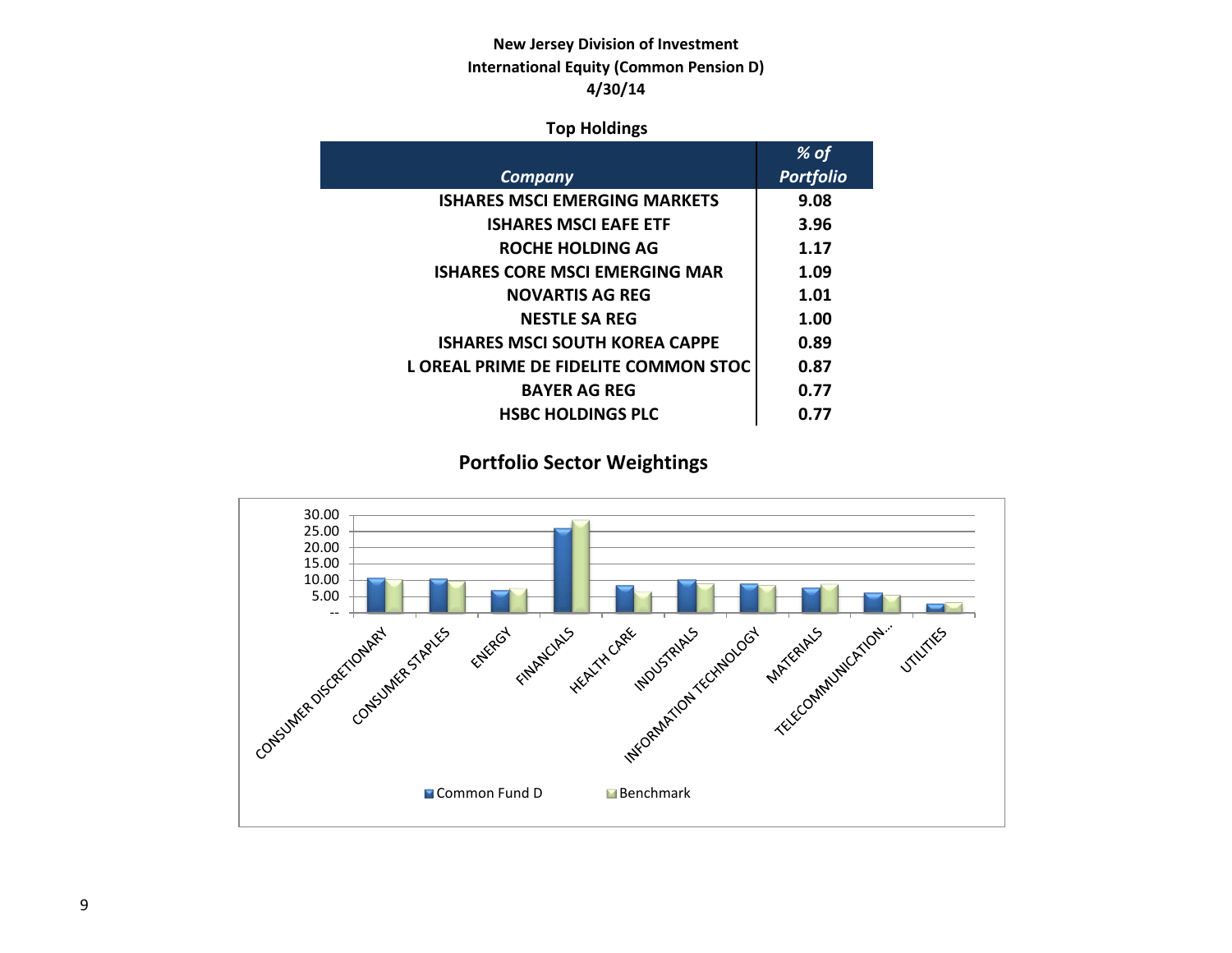### **New Jersey Division of Investment International Equity (Common Pension D) Exposure by Country 4/30/14**

|                           |               |          | <b>Custom</b> |              | <b>Net Foreign</b> |                                |        |          | Custom               |       | <b>Net Foreign</b> |
|---------------------------|---------------|----------|---------------|--------------|--------------------|--------------------------------|--------|----------|----------------------|-------|--------------------|
|                           |               |          | International |              | <b>Currency</b>    |                                |        |          | <b>International</b> |       | <b>Currency</b>    |
|                           | <b>Equity</b> | % Equity | <b>Index</b>  | <b>Hedge</b> | <b>Exposure</b>    |                                | Equity | % Equity | <b>Index</b>         | Hedge | <b>Exposure</b>    |
| <b>Developed Markets:</b> |               |          |               |              |                    | <b>Emerging Markets:</b>       |        |          |                      |       |                    |
| Developed - Euro          |               |          |               |              |                    | EM - Global                    | 10.9   | 0.1%     | 0.0%                 |       | 10.9               |
| Austria                   | 23.6          | 0.2%     | 0.2%          |              | 23.6               | EM - Europe/Middle East/Africa |        |          |                      |       |                    |
| Belgium                   | 107.3         | 0.7%     | 0.7%          |              | 107.3              | <b>Czech Republic</b>          | 45.7   | 0.3%     | 0.1%                 |       | 45.7               |
| Finland                   | 57.3          | 0.4%     | 0.5%          |              | 57.3               | Egypt                          | 32.2   | 0.2%     | 0.1%                 |       | 32.2               |
| France                    | 975.8         | 6.6%     | 5.0%          |              | 975.8              | Hungary                        | 35.4   | 0.2%     | 0.1%                 |       | 35.4               |
| Germany                   | 880.3         | 5.9%     | 5.4%          |              | 880.3              | Poland                         | 104.8  | 0.7%     | 0.7%                 |       | 104.8              |
| Greece                    | 24.4          | 0.2%     | 0.3%          |              | 24.4               | Russia                         | 246.7  | 1.7%     | 1.5%                 |       | 246.7              |
| Ireland                   | 29.7          | 0.2%     | 0.2%          |              | 29.7               | South Africa                   | 356.1  | 2.4%     | 3.2%                 |       | 356.1              |
| Luxembourg                | 0.2           | 0.0%     | 0.0%          |              | 0.2                | Turkey                         | 100.2  | 0.7%     | 0.7%                 |       | 100.2              |
| Italy                     | 198.4         | 1.3%     | 1.2%          |              | 198.4              | EM - Latam                     |        |          |                      |       |                    |
| Netherlands               | 245.2         | 1.7%     | 1.5%          |              | 245.2              | Argentina                      | 28.6   | 0.2%     | 0.0%                 |       | 28.6               |
| Portugal                  | 19.6          | 0.1%     | 0.1%          |              | 19.6               | <b>Brazil</b>                  | 541.1  | 3.7%     | 4.6%                 |       | 541.1              |
| Spain                     | 319.2         | 2.2%     | 2.0%          |              | 319.2              | Chile                          | 26.1   | 0.2%     | 0.6%                 |       | 26.1               |
| Euro Currency             |               |          |               | $-69.1$      | $-69.1$            | Colombia                       | 16.7   | 0.1%     | 0.5%                 |       | 16.7               |
| Developed - Non-Euro      |               |          |               |              |                    | Mexico                         | 262.2  | 1.8%     | 2.1%                 |       | 262.2              |
| Australia                 | 704.4         | 4.8%     | 4.5%          |              | 704.4              | Peru                           | 30.6   | 0.2%     | 0.2%                 |       | 30.6               |
| Bermuda                   | 0.6           | 0.0%     | 0.0%          |              | 0.6                | EM - Asia ex Japan             |        |          |                      |       |                    |
| Canada                    | 879.3         | 5.9%     | 5.8%          |              | 879.3              | China                          | 792.0  | 5.4%     | 6.9%                 |       | 792.0              |
| Denmark                   | 127.9         | 0.9%     | 0.8%          |              | 127.9              | India                          | 302.3  | 2.0%     | 2.5%                 |       | 302.3              |
| Hong Kong                 | 242.6         | 1.6%     | 1.5%          |              | 242.6              | Indonesia                      | 179.9  | 1.2%     | 1.1%                 |       | 179.9              |
| Israel                    | 43.7          | 0.3%     | 0.3%          |              | 43.7               | Korea                          | 900.1  | 6.1%     | 6.4%                 |       | 900.1              |
| Japan                     | 1,675.7       | 11.3%    | 10.7%         | $-281.8$     | 1,393.9            | Malaysia                       | 112.9  | 0.8%     | 1.5%                 |       | 112.9              |
| New Zealand               | 0.9           | 0.0%     | 0.1%          |              | 0.9                | Pakistan                       | 12.0   | 0.1%     | 0.0%                 |       | 12.0               |
| Norway                    | 57.7          | 0.4%     | 0.4%          |              | 57.7               | Philippines                    | 103.5  | 0.7%     | 0.4%                 |       | 103.5              |
| Singapore                 | 131.9         | 0.9%     | 0.9%          |              | 131.9              | Taiwan                         | 432.1  | 2.9%     | 4.9%                 |       | 432.1              |
| Sweden                    | 280.4         | 1.9%     | 1.7%          |              | 280.4              | Thailand                       | 118.4  | 0.8%     | 0.9%                 |       | 118.4              |
| Switzerland               | 968.3         | 6.5%     | 5.2%          |              | 968.3              |                                |        |          |                      |       |                    |
| United Kingdom            | 2,016.8       | 13.6%    | 12.4%         |              | 2,016.8            |                                |        |          |                      |       |                    |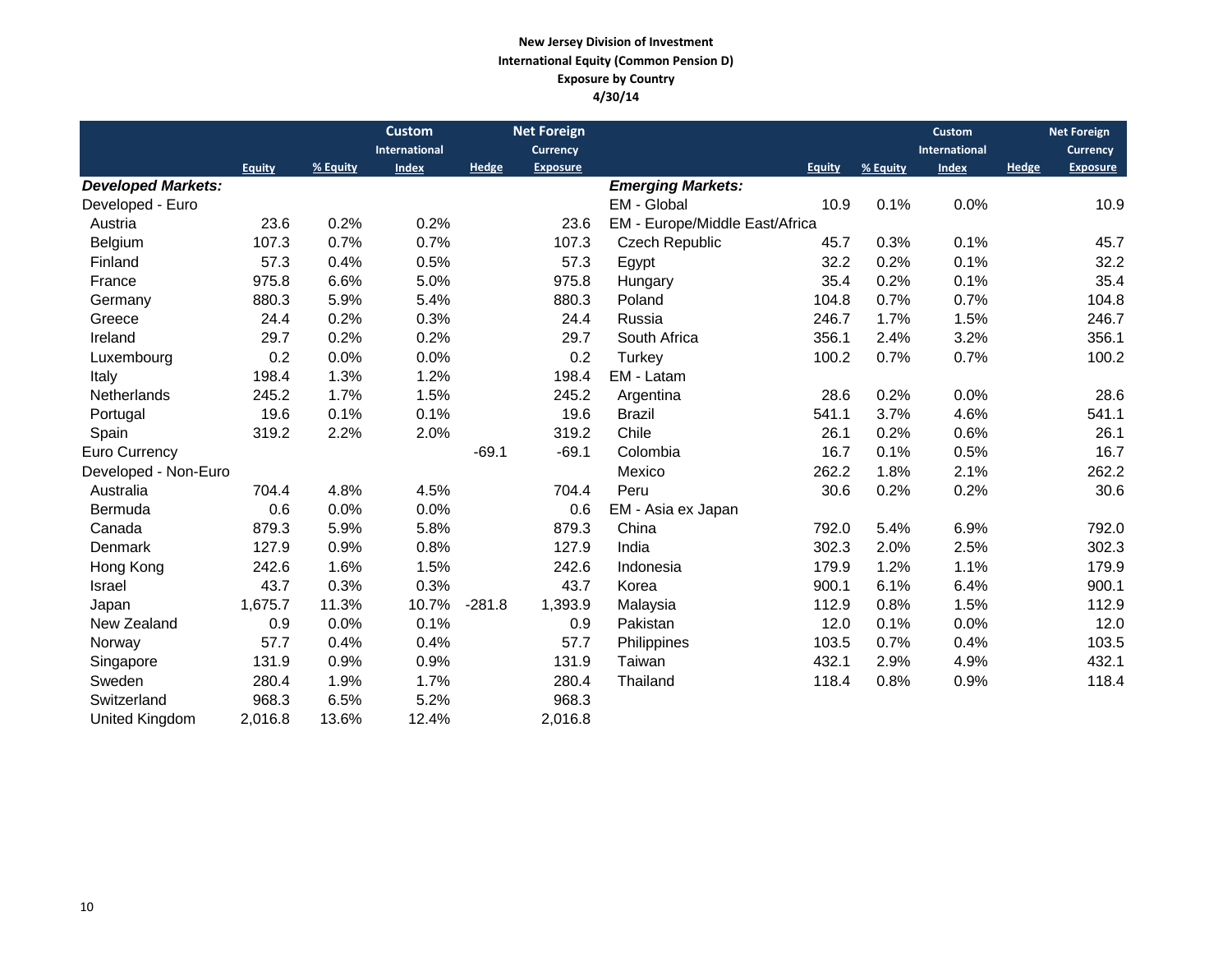## **New Jersey Division of Investment Cash Management Fund 4/30/14**

 $\Box$ 

#### **PARTICIPATION**

|                            | <b>VALUE</b> | <b>PERCENTAGE</b> |  |  |  |  |
|----------------------------|--------------|-------------------|--|--|--|--|
| <b>STATE</b>               | \$11,665     | 81.50%            |  |  |  |  |
| NON-STATE                  | \$2,649      | 18.50%            |  |  |  |  |
| TOTAL*                     | \$14,314     | 100.00%           |  |  |  |  |
| Dollar amounts in millions |              |                   |  |  |  |  |

### **PORTFOLIO ANNUALIZED INTEREST RATES**

|           | <b>STATE</b> | <b>INON-STATE</b> | <b>AVG.DAYS</b> |
|-----------|--------------|-------------------|-----------------|
| 4/30/2014 | 0.11%        | 0.05%             | 104             |



 *\*Total is at market.*

*\*\*Total is at par.*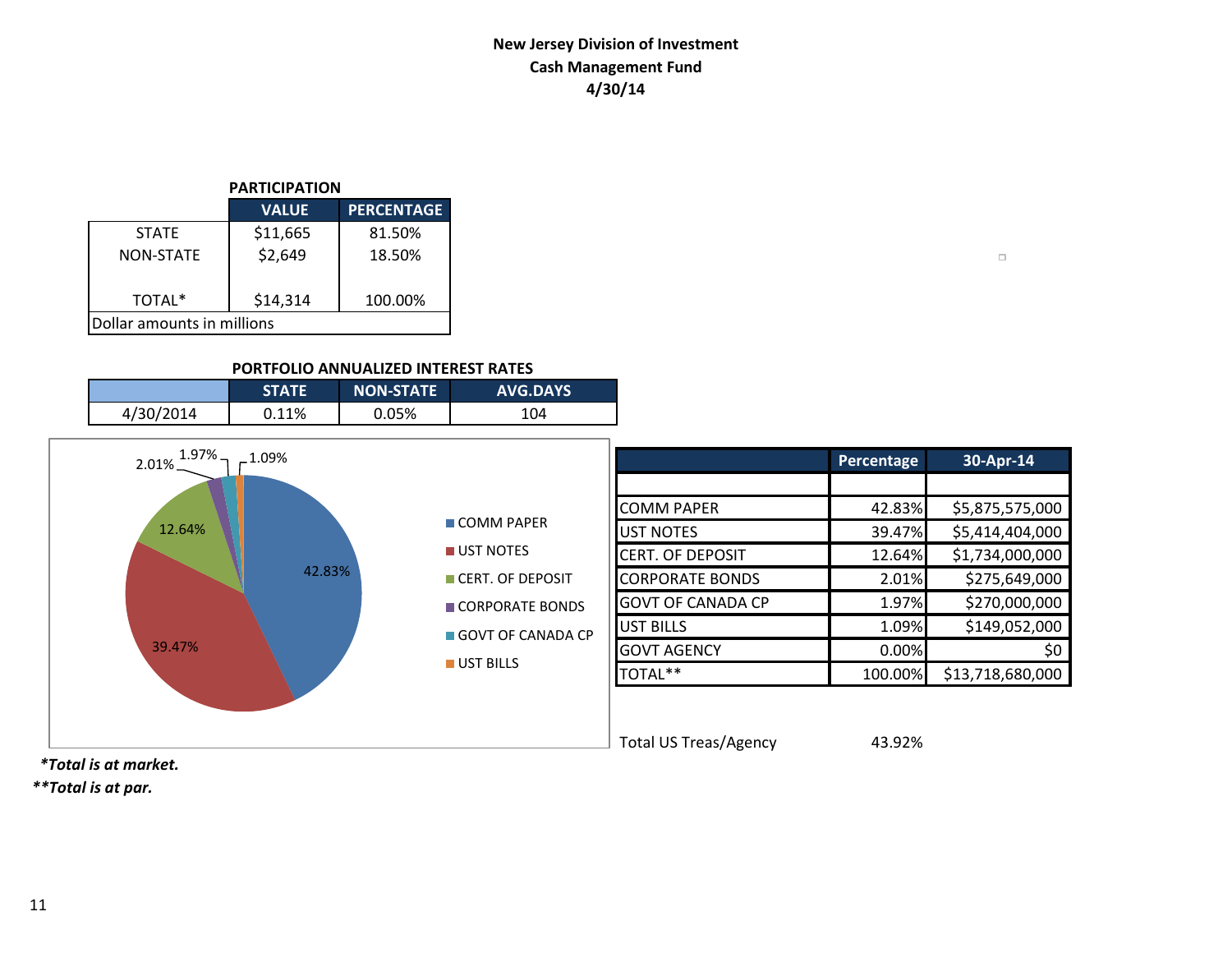#### State Investment Council Regulation Violations and Other Reportable Matters April 30, 2014

|                      |                        | <b>Newly Reported Violations</b>                            |                |
|----------------------|------------------------|-------------------------------------------------------------|----------------|
| Date of<br>Violation | Regulation<br>Violated | Description of Violation                                    | Date Corrected |
|                      |                        | There are no reportable matters.                            |                |
|                      |                        |                                                             |                |
|                      |                        | <b>Status of Outstanding Violations Previously Reported</b> |                |
| Date of<br>Violation | Regulation<br>Violated | Description of Violation                                    | Date Corrected |
|                      |                        | There are no outstanding violations.                        |                |
|                      |                        |                                                             |                |
|                      |                        | <b>Other Reportable Matters</b>                             |                |
|                      |                        | Description                                                 |                |
|                      |                        | There are no other reportable matters.                      |                |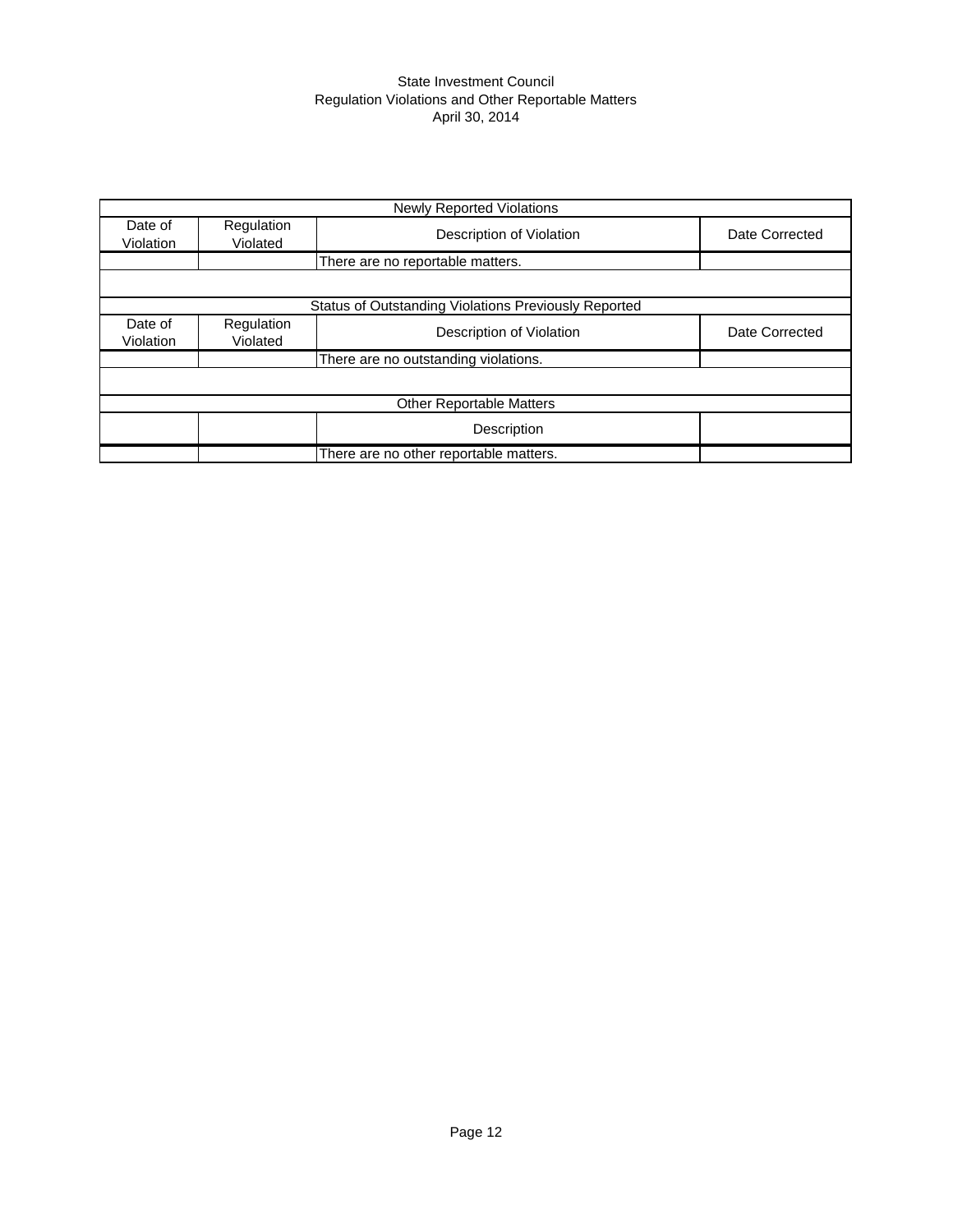#### **Alternative Investments as of April 30, 2014**

Presents underlying fund level information including the Portfolio's original commitments, funded amounts to date, remaining commitments and the distributions to date.

|                                             |               |                                     | Apr-14            | A                                         |                               | в                              | C                                        | $=(B+C)$           | $=(B+C)/A$                 |
|---------------------------------------------|---------------|-------------------------------------|-------------------|-------------------------------------------|-------------------------------|--------------------------------|------------------------------------------|--------------------|----------------------------|
|                                             | Date          | Last<br>Inception Valuation<br>Date | <b>Commitment</b> | <b>Amount</b><br>Contributed <sup>1</sup> | <b>Unfunded</b><br>Commitment | <b>Current Market</b><br>Value | <b>Total</b><br>Distributed <sup>2</sup> | <b>Total Value</b> | Total<br>Value<br>Multiple |
| <b>Private Equity</b>                       |               |                                     |                   |                                           |                               |                                |                                          |                    |                            |
| <b>Co-Investments</b>                       |               |                                     | 1,175,000,000     | 507,115,895                               | 676,116,497                   | 594,465,145                    | 151,476,072                              | 745,941,217        | 1.47                       |
| NB/NJ Custom Investment Fund II             | Apr-12        | Dec-13                              | 200,000,000       | 96,702,634                                | 128,634,094                   | 94,358,812                     | 31,297,030                               | 125,655,842        | 1.30                       |
| NJ Roark Co-Invest Fund III LLC             | $Jan-14$      | N/A                                 | 75,000,000        | 15,102,418                                | 59,897,582                    | 15,102,418                     | 0                                        | 15,102,418         | 1.00                       |
| SONJ Private Opportunities Fund II, L.P.    | Nov-07        | Dec-13                              | 800,000,000       | 298,651,633                               | 484,244,031                   | 434,828,816                    | 64,388,668                               | 499,217,484        | 1.67                       |
| SONJ Private Opportunities Fund, L.P.       | Sep-06        | Dec-13                              | 100,000,000       | 96,659,210                                | 3,340,790                     | 50,175,098                     | 55,790,374                               | 105,965,472        | 1.10                       |
| <b>Distressed Debt</b>                      |               |                                     | 1,277,807,307     | 987,019,506                               | 423,261,735                   | 555,403,495                    | 779,081,503                              | 1,334,484,998      | 1.35                       |
| Avenue Asia Special Situations Fund IV      | Aug-06        | Dec-13                              | 30,000,000        | 26,283,722                                | $\Omega$                      | 11,563,462                     | 19,295,294                               | 30,858,756         | 1.17                       |
| Avenue Special Situations Fund V, LP        | May-07        | Dec-13                              | 200,000,000       | 200,000,000                               | $\mathbf 0$                   | 3,203,490                      | 263, 184, 545                            | 266,388,035        | 1.33                       |
| Avenue Special Situations IV                | Nov-05        | Dec-13                              | 20,000,000        | 20,000,000                                | $\Omega$                      | 241,357                        | 27,969,988                               | 28,211,345         | 1.41                       |
| Centerbridge Capital Partners II, L.P.      | May-11        | Dec-13                              | 100,000,000       | 96,767,275                                | 33,369,635                    | 73,201,824                     | 31,310,047                               | 104,511,871        | 1.08                       |
| Centerbridge Capital Partners, L.P.         | Jun-06        | Dec-13                              | 80,000,000        | 124, 181, 182                             | 5,816,833                     | 53,264,669                     | 163,728,863                              | 216,993,532        | 1.75                       |
| HIG Bayside Debt & LBO II                   | May-08        | Dec-13                              | 100,000,000       | 66,032,215                                | 33,967,785                    | 47,134,660                     | 42,275,671                               | 89,410,331         | 1.35                       |
| Knight/TPG NPL - R, L.P.                    | Mar-12        | Dec-13                              | 100,000,000       | 55,554,236                                | 44,445,764                    | 69,779,898                     | 2,506                                    | 69,782,404         | 1.26                       |
| KPS Special Situations Fund III, LP         | May-07        | Dec-13                              | 25,000,000        | 23,932,804                                | 11,789,625                    | 15,797,082                     | 19,414,807                               | 35,211,889         | 1.47                       |
| KPS Special Situations Fund IV, LP          | Apr-13        | N/A                                 | 200,000,000       | $\mathbf 0$                               | 200,000,000                   | $\mathbf 0$                    | 0                                        | $\Omega$           | 0.00                       |
| MatlinPatterson Global Opps. Ptnrs. III     | Jun-07        | Dec-13                              | 100,000,000       | 98,886,693                                | 13,062,334                    | 74,816,449                     | 56,534,597                               | 131,351,046        | 1.33                       |
| MHR Institutional Partners III, L.P.        | May-07        | Mar-14                              | 75,000,000        | 78,000,000                                | 27,428,046                    | 56,459,009                     | 59,597,321                               | 116,056,330        | 1.49                       |
| TPG Financial Partners, L.P.                | May-08        | Dec-13                              | 47,807,307        | 35,285,615                                | 13,014,600                    | 10,299,939                     | 24,406,291                               | 34,706,230         | 0.98                       |
| TPG Opportunities Partners II, L.P.         | Mar-12        | Dec-13                              | 100,000,000       | 69,794,467                                | 30,205,533                    | 82,060,845                     | 232,353                                  | 82,293,198         | 1.18                       |
| WLR Recovery Fund IV, LP                    | Oct-07        | Dec-13                              | 100,000,000       | 92,301,296                                | 10,161,580                    | 57,580,812                     | 71,129,219                               | 128,710,031        | 1.39                       |
| <b>Domestic Midmarket Buyout</b>            |               |                                     | 2,720,000,000     | 2,113,645,614                             | 844,306,358                   | 1,729,516,116                  | 1,173,241,587                            | 2,902,757,703      | 1.37                       |
| American Industrial Partners Capital Fund V | Dec-11        | Dec-13                              | 50,000,000        | 26,617,910                                | 26,760,258                    | 27,517,249                     | 3,534,713                                | 31,051,962         | 1.17                       |
| Court Square Capital Partners II, L.P.      | May-07        | Dec-13                              | 100,000,000       | 90,972,960                                | 10,580,913                    | 54,023,624                     | 80,175,603                               | 134,199,227        | 1.48                       |
| InterMedia Partners VII, L.P.               | Dec-05        | Dec-13                              | 75,000,000        | 94,862,012                                | 721,830                       | 113,224,194                    | 21,390,713                               | 134,614,907        | 1.42                       |
| JLL Partners Fund V, L.P.                   | $Dec-05$      | Dec-13                              | 50,000,000        | 52,503,309                                | 1,820,969                     | 22,932,141                     | 61,729,913                               | 84,662,054         | 1.61                       |
| JLL Partners Fund VI, LP                    | <b>Jun-08</b> | Dec-13                              | 150,000,000       | 170,953,444                               | 30,994,999                    | 105,895,756                    | 98, 157, 440                             | 204,053,196        | 1.19                       |
| Lindsay Goldberg III, L.P.                  | Jul-08        | Dec-13                              | 200,000,000       | 152,083,118                               | 50,812,306                    | 146,651,153                    | 41,239,551                               | 187,890,704        | 1.24                       |
| Lindsay, Goldberg & Bessemer II, L.P.       | Jul-06        | Dec-13                              | 100,000,000       | 90,711,691                                | 9,288,309                     | 54,890,637                     | 75,668,147                               | 130,558,784        | 1.44                       |
| Marlin Equity Partners IV                   | $Jun-13$      | Dec-13                              | 75,000,000        | 9,086,347                                 | 65,913,980                    | 8,720,499                      | 327                                      | 8,720,826          | 0.96                       |
| New Mountain Partners III, L.P.             | May-07        | Dec-13                              | 100,000,000       | 104,867,342                               | 12,037,939                    | 95,514,317                     | 42,488,813                               | 138,003,130        | 1.32                       |
| Oak Hill Capital Partners II, L.P.          | $Jul-05$      | Dec-13                              | 75,000,000        | 82,972,173                                | 729,753                       | 21,545,198                     | 108,912,815                              | 130,458,014        | 1.57                       |
| Oak Hill Capital Partners III, L.P.         | Oct-07        | Dec-13                              | 250,000,000       | 249,249,532                               | 66,085,201                    | 200,830,439                    | 118,449,969                              | 319,280,408        | 1.28                       |
| Onex Partners II, LP                        | Aug-06        | Dec-13                              | 100,000,000       | 88,764,255                                | 11,235,745                    | 44,446,122                     | 128,929,463                              | 173,375,585        | 1.95                       |
| Onex Partners III, LP                       | Dec-08        | Dec-13                              | 100,000,000       | 98,839,719                                | 10,972,726                    | 97,788,195                     | 20,277,803                               | 118,065,998        | 1.19                       |
| Quadrangle Capital Partners II              | Aug-05        | Dec-13                              | 50,000,000        | 45,505,712                                | 8,718,374                     | 27,924,691                     | 32,422,806                               | 60,347,497         | 1.33                       |
| Roark Capital Partners III L.P.             | Sep-12        | $Dec-13$                            | 100,000,000       | 45,295,111                                | 54,704,889                    | 46,979,772                     | 0                                        | 46,979,772         | 1.04                       |
| Sterling Capital Partners IV, L.P.          | Apr-12        | Dec-13                              | 100,000,000       | 36,317,859                                | 69,274,464                    | 28,898,630                     | 10,436,477                               | 39,335,107         | 1.08                       |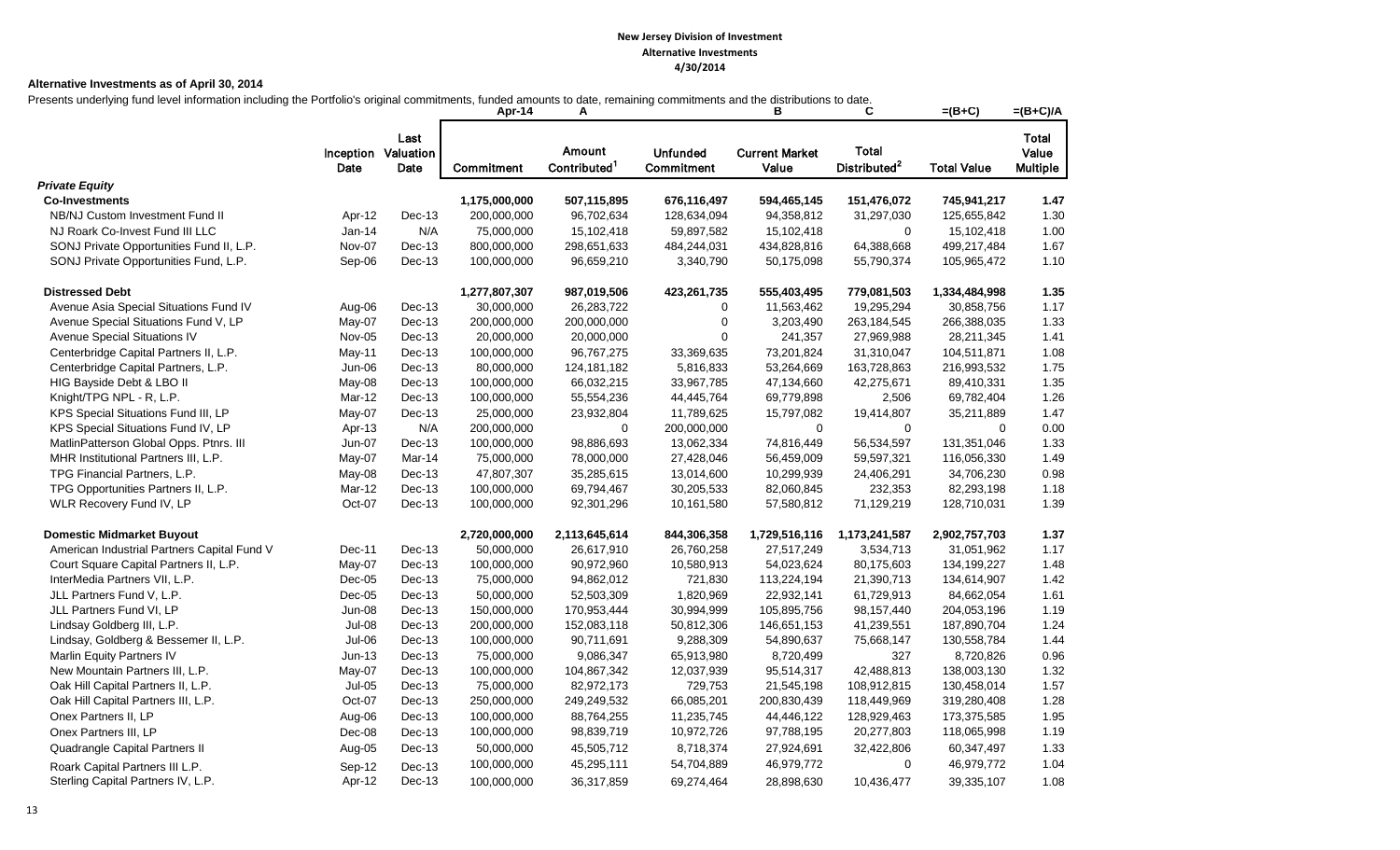|                                          | 4/30/2014     |                                     |               |                                    |                                      |                                |                                          |                    |                                          |
|------------------------------------------|---------------|-------------------------------------|---------------|------------------------------------|--------------------------------------|--------------------------------|------------------------------------------|--------------------|------------------------------------------|
|                                          |               |                                     | Apr-14        | Α                                  |                                      | в                              | C                                        | $=(B+C)$           | $=(B+C)/A$                               |
|                                          | Date          | Last<br>Inception Valuation<br>Date | Commitment    | Amount<br>Contributed <sup>1</sup> | <b>Unfunded</b><br><b>Commitment</b> | <b>Current Market</b><br>Value | <b>Total</b><br>Distributed <sup>2</sup> | <b>Total Value</b> | <b>Total</b><br>Value<br><b>Multiple</b> |
| Tenex Capital Partners LP - Secondary    | Feb-13        | Dec-13                              | 20,000,000    | 14,485,060                         | 9,249,153                            | 12,974,857                     | 2,993,790                                | 15,968,647         | 1.10                                     |
| The Resolute Fund II, L.P.               | Dec-07        | Sep-13                              | 100,000,000   | 94,219,126                         | 12,041,240                           | 98,087,230                     | 22,495,600                               | 120,582,830        | 1.28                                     |
| TPG [STAR], LP                           | Mar-07        | Dec-13                              | 100,000,000   | 95,798,460                         | 9,716,055                            | 86,706,108                     | 61,244,156                               | 147,950,264        | 1.54                                     |
| TPG Growth II. L.P.                      | $Jun-12$      | Dec-13                              | 100,000,000   | 49,549,127                         | 52,358,537                           | 46,643,797                     | 2,168,092                                | 48,811,889         | 0.99                                     |
| Vista Equity Partners Fund III, L.P.     | Jul-07        | Dec-13                              | 100,000,000   | 105,708,057                        | 2,416,572                            | 71,086,698                     | 192,030,477                              | 263,117,175        | 2.49                                     |
| Vista Equity Partners Fund IV, L.P.      | Oct-11        | Dec-13                              | 200,000,000   | 177,574,243                        | 28,824,843                           | 183,532,930                    | 12,672,055                               | 196,204,985        | 1.10                                     |
| Vista Equity Partners Fund V, L.P.       | Mar-14        | N/A                                 | 200,000,000   | 0                                  | 200,000,000                          | 0                              | 0                                        | 0                  | 0.00                                     |
| Vista Foundation Fund II, L.P.           | <b>Nov-13</b> | Dec-13                              | 75,000,000    | 8,876,871                          | 66,123,129                           | 7,756,858                      | 0                                        | 7,756,858          | 0.87                                     |
| Welsh, Carson, Anderson & Stowe XI, L.P. | Oct-08        | Dec-13                              | 100,000,000   | 85,859,387                         | 14,140,613                           | 92,605,447                     | 24,716,737                               | 117,322,184        | 1.37                                     |
| <b>Emerging Managers</b>                 |               |                                     | 400,000,000   | 376,596,930                        | 73,200,399                           | 308,628,880                    | 173,941,906                              | 482,570,786        | 1.28                                     |
| CS/NJDI Emerging Opp                     | Apr-07        |                                     | 200,000,000   | 205,440,921                        | 44,356,408                           | 131,685,399                    | 133,235,857                              | 264,921,256        | 1.29                                     |
| CS/NJDI Emerging Opp (2007-1 Series)     |               | Dec-13                              | 100,000,000   | 107,581,340                        | 14,610,180                           | 66,840,661                     | 75,242,635                               | 142,083,296        | 1.32                                     |
| CS/NJDI Emerging Opp (2008-1 Series)     |               | Dec-13                              | 100,000,000   | 97,859,581                         | 29,746,228                           | 64,844,737                     | 57,993,222                               | 122,837,960        | 1.26                                     |
| Fairview Capstone Partners II, LP        | Sep-08        | Dec-13                              | 100,000,000   | 84,424,287                         | 15,575,713                           | 79,375,031                     | 13,706,984                               | 93,082,015         | 1.10                                     |
| Fairview Capstone Partners, LP           | May-07        | Sep-13                              | 100,000,000   | 86,731,722                         | 13,268,278                           | 97,568,451                     | 26,999,065                               | 124,567,516        | 1.44                                     |
| <b>International</b>                     |               |                                     | 1,832,235,750 | 1,287,188,216                      | 628,052,808                          | 976,072,859                    | 583,943,726                              | 1,560,016,585      | 1.21                                     |
| AIMS/NJ Euro Small and Mid Fund I, L.P.  | Feb-06        | Dec-13                              | 200,000,000   | 188,983,989                        | 18,742,550                           | 116,529,858                    | 100,118,051                              | 216,647,909        | 1.15                                     |
| AIMS/NJ Euro Small and Mid Fund II, L.P. | Jul-07        | Dec-13                              | 207,768,033   | 173,409,300                        | 46,264,720                           | 145,728,137                    | 49,975,769                               | 195,703,906        | 1.13                                     |
| Anacap Credit Opportunities II, LP       | Dec-11        | Dec-13                              | 84,100,349    | 69,037,424                         | 39,159,660                           | 51,418,352                     | 24,379,317                               | 75,797,669         | 1.10                                     |
| Anacap Financial Partners II             | May-08        | Dec-13                              | 140,367,367   | 111,226,007                        | 59,391,842                           | 112,483,040                    | 43,763,006                               | 156,246,046        | 1.40                                     |
| New Jersey Asia Investors II, L.P.       | Jul-11        | Sep-13                              | 200,000,000   | 106,234,095                        | 101,959,773                          | 94,667,276                     | 12,950,139                               | 107,617,415        | 1.01                                     |
| New Jersey Asia Investors, L.P.          | Jan-08        | Sep-13                              | 100,000,000   | 93,877,635                         | 18,023,097                           | 104,931,739                    | 44,645,468                               | 149,577,207        | 1.59                                     |
| NJHL European BO Investment II Series B  | Apr-07        | Dec-13                              | 200,000,000   | 145,140,900                        | 19,038,328                           | 116,487,799                    | 65,811,330                               | 182,299,129        | 1.26                                     |
| NJHL European Buyout Investment Series A | Feb-06        | Dec-13                              | 200,000,000   | 187,524,919                        | 17,616,182                           | 105,893,321                    | 112,604,539                              | 218,497,859        | 1.17                                     |
| NJHL European Buyout Investment Series C | Mar-08        | Dec-13                              | 200,000,000   | 194,753,948                        | 24,856,656                           | 108,674,378                    | 129,696,107                              | 238,370,485        | 1.22                                     |
| Siguler Guff NJ Developing Mkt Fund, LP  | Dec-13        | Mar-14                              | 300,000,000   | 17,000,000                         | 283,000,000                          | 19,258,960                     | 0                                        | 19,258,960         | 1.13                                     |
| <b>Large Buyout</b>                      |               |                                     | 2,297,235,033 | 1,768,796,074                      | 868,785,604                          | 1,118,946,667                  | 1,206,765,731                            | 2,325,712,398      | 1.31                                     |
| Apollo Investment Fund VI, L.P.          | <b>Nov-05</b> | Dec-13                              | 50,000,000    | 132,027,729                        | 2,090,014                            | 40,120,605                     | 136,292,430                              | 176,413,035        | 1.34                                     |
| Blackstone Capital Partners V, L.P.      | Oct-05        | Mar-14                              | 100,000,000   | 98,157,041                         | 8,443,266                            | 91,040,691                     | 47,634,597                               | 138,675,288        | 1.41                                     |
| Blackstone Capital Partners VI, L.P.     | Mar-12        | Mar-14                              | 50,000,000    | 14,918,962                         | 36,631,568                           | 17,316,771                     | 2,714,704                                | 20,031,475         | 1.34                                     |
| Carlyle Partners VI, L.P.                | <b>Nov-13</b> | Dec-13                              | 300,000,000   | 33,572,962                         | 266,427,038                          | 32,991,075                     | 0                                        | 32,991,075         | 0.98                                     |
| CVC Capital Partners VI, LP              | $Jul-13$      | N/A                                 | 103,985,033   | 738,773                            | 103,246,260                          | 744,924                        | 0                                        | 744,924            | 1.01                                     |
| Hellman & Friedman Capital Partners VI   | Apr-07        | Dec-13                              | 100,000,000   | 95,450,035                         | 4,384,817                            | 36,572,757                     | 108,321,764                              | 144,894,521        | 1.52                                     |
| Silver Lake Partners III, LP             | Jan-07        | Sep-13                              | 100,000,000   | 98,353,911                         | 15,512,934                           | 64,910,234                     | 71,570,475                               | 136,480,709        | 1.39                                     |
| Silver Lake Partners IV                  | Mar-13        | Dec-13                              | 200,000,000   | 30,504,219                         | 169,495,781                          | 28,757,669                     | 0                                        | 28,757,669         | 0.94                                     |
| TPG Partners V, L.P.                     | Sep-06        | Dec-13                              | 187,500,000   | 256,751,196                        | 21,962,016                           | 125,592,541                    | 146,660,373                              | 272,252,914        | 1.06                                     |
| TPG Partners VI, L.P.                    | May-08        | Dec-13                              | 180,000,000   | 270,105,869                        | 31,674,288                           | 145,829,890                    | 140,323,636                              | 286, 153, 526      | 1.06                                     |
| Warburg Pincus Private Equity IX, LP     | Aug-05        | Dec-13                              | 200,000,000   | 200,000,000                        | 0                                    | 83,625,057                     | 274,339,092                              | 357,964,150        | 1.79                                     |
| Warburg Pincus Private Equity VIII       | Jun-06        | Dec-13                              | 25,750,000    | 26,883,000                         | 0                                    | 15,846,714                     | 48,706,809                               | 64,553,523         | 2.40                                     |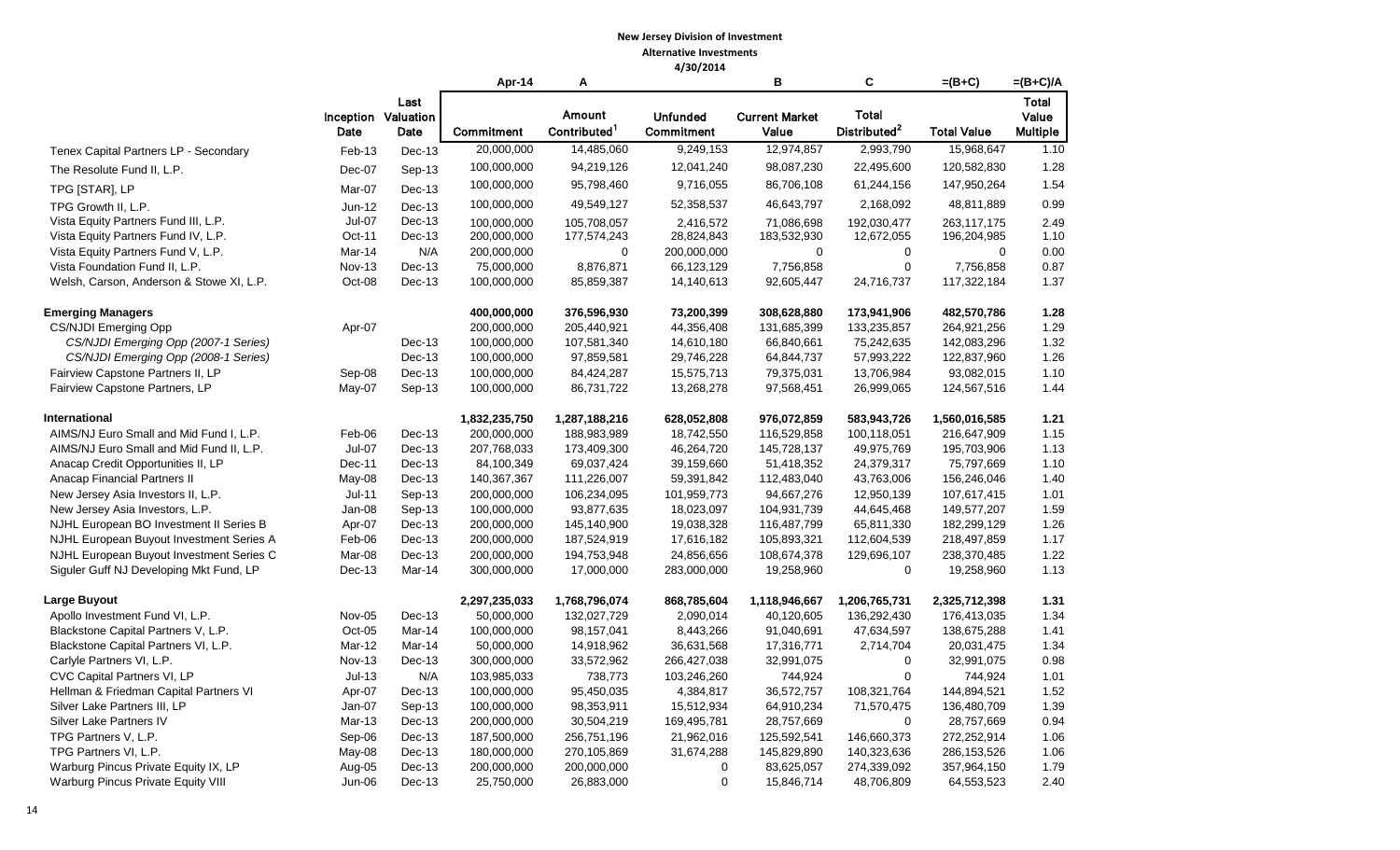|                                         |               |                                     | Apr-14            | А                                  |                               | в                              | C                                        | $=(B+C)$           | $=(B+C)/A$                       |
|-----------------------------------------|---------------|-------------------------------------|-------------------|------------------------------------|-------------------------------|--------------------------------|------------------------------------------|--------------------|----------------------------------|
|                                         | Date          | Last<br>Inception Valuation<br>Date | <b>Commitment</b> | Amount<br>Contributed <sup>1</sup> | <b>Unfunded</b><br>Commitment | <b>Current Market</b><br>Value | <b>Total</b><br>Distributed <sup>2</sup> | <b>Total Value</b> | ाणवा<br>Value<br><b>Multiple</b> |
| Warburg Pincus Private Equity X, LP     | Oct-07        | Dec-13                              | 400,000,000       | 400,000,000                        | $\mathbf 0$                   | 342,364,566                    | 203, 172, 750                            | 545,537,316        | 1.36                             |
| Warburg Pincus Private Equity XI, LP    | $May-12$      | Dec-13                              | 300,000,000       | 111,332,377                        | 208,917,623                   | 93,233,171                     | 27,029,100                               | 120,262,271        | 1.08                             |
| <b>Mezzanine Debt</b>                   |               |                                     | 610,000,000       | 519,053,085                        | 199,755,440                   | 203,912,737                    | 495,076,769                              | 698,989,506        | 1.35                             |
| Audax Mezzanine Partners II             | Nov-06        | Dec-13                              | 50,000,000        | 55,260,073                         | 556,116                       | 6,872,510                      | 61,726,402                               | 68,598,912         | 1.24                             |
| Blackstone Mezzanine Partners II, LP    | Apr-06        | Dec-13                              | 45,000,000        | 40,017,311                         | 7,804,361                     | 5,562,124                      | 51,026,448                               | 56,588,572         | 1.41                             |
| Carlyle Mezzanine Partners II, L.P.     | Dec-07        | Dec-13                              | 75,000,000        | 91,767,704                         | 12,790,826                    | 46,825,850                     | 67,388,439                               | 114,214,289        | 1.24                             |
| Gleacher Mezzanine Fund II, LP          | <b>Nov-06</b> | Dec-13                              | 40,000,000        | 36,591,143                         | 3,483,944                     | 12,725,496                     | 30,702,079                               | 43,427,575         | 1.19                             |
| GSO Capital Opportunities Fund II, LP   | Nov-11        | Dec-13                              | 150.000.000       | 61,550,584                         | 109,678,347                   | 43,811,448                     | 34,804,452                               | 78.615.900         | 1.28                             |
| GSO Capital Opportunities Fund, L.P.    | <b>Jul-08</b> | Dec-13                              | 100,000,000       | 112,701,810                        | 6,407,457                     | 40,520,600                     | 152,738,224                              | 193,258,824        | 1.71                             |
| Newstone Capital Partners II, L.P.      | May-11        | Dec-13                              | 100,000,000       | 58,776,843                         | 56,164,486                    | 36,630,093                     | 29,911,884                               | 66,541,977         | 1.13                             |
| Newstone Capital Partners, L.P.         | Feb-07        | Dec-13                              | 50,000,000        | 62,387,617                         | 2,869,903                     | 10,964,616                     | 66,778,842                               | 77,743,458         | 1.25                             |
| <b>Secondaries</b>                      |               |                                     | 282,625,345       | 271,219,580                        | 27,800,390                    | 175,894,340                    | 200,391,582                              | 376,285,922        | 1.39                             |
| Lexington Capital Partners VI-B         | Jun-06        | Sep-13                              | 50,000,000        | 50,705,969                         | 733,113                       | 27,640,771                     | 39,054,952                               | 66,695,723         | 1.32                             |
| NB Sec Opps Offshore Fund II LP         | Jul-08        | Dec-13                              | 100,000,000       | 99,972,386                         | 12,408,308                    | 66,022,328                     | 79,718,960                               | 145,741,289        | 1.46                             |
| Partners Group Secondary 2006 LP        | Sep-06        | Dec-13                              | 54,988,249        | 53,008,507                         | 4,152,688                     | 21,530,832                     | 42,857,620                               | 64,388,452         | 1.21                             |
| Partners Group Secondary 2008, L.P.     | Sep-08        | Dec-13                              | 77,637,096        | 67,532,719                         | 10,506,281                    | 60,700,409                     | 38,760,050                               | 99,460,459         | 1.47                             |
| <b>Small/Midsize Buyout</b>             |               |                                     | 650,000,000       | 646,612,531                        | 109,570,895                   | 476,303,854                    | 352,148,245                              | 828,452,099        | 1.28                             |
| <b>CSFB/NJDI Investment Fund</b>        | Nov-05        |                                     | 650,000,000       | 646,612,531                        | 109,570,895                   | 476,303,854                    | 352,148,245                              | 828,452,099        | 1.28                             |
| CSFB/NJDI Investment Fund 2005-1 Series |               | Dec-13                              | 200,000,000       | 223,140,943                        | 10,359,709                    | 159,374,173                    | 133,800,621                              | 293,174,794        | 1.31                             |
| CSFB/NJDI Investment Fund 2006-1 Series |               | Dec-13                              | 250,000,000       | 266,074,646                        | 26,316,306                    | 192,567,097                    | 155,228,696                              | 347,795,794        | 1.31                             |
| CSFB/NJDI Investment Fund 2008-1 Series |               | Dec-13                              | 200,000,000       | 157,396,942                        | 72,894,880                    | 124,362,583                    | 63,118,929                               | 187,481,512        | 1.19                             |
| <b>Special Situations</b>               |               |                                     | 340,000,000       | 227,748,429                        | 165,438,466                   | 197,398,390                    | 53,381,657                               | 250,780,047        | 1.10                             |
| Blackstone TOP Fund-A, L.P.             | $Jan-12$      | Mar-14                              | 340,000,000       | 227,748,429                        | 165,438,466                   | 197,398,390                    | 53,381,657                               | 250,780,047        | 1.10                             |
| <b>Venture Capital</b>                  |               |                                     | 380,000,000       | 228,566,985                        | 159,877,301                   | 239,671,991                    | 77,916,598                               | 317,588,590        | 1.39                             |
| General Catalyst Group VI, L.P.         | Jan-12        | Mar-14                              | 15,000,000        | 8,925,000                          | 6,075,000                     | 12,742,446                     | $\Omega$                                 | 12,742,446         | 1.43                             |
| JP Morgan Direct/Pooled VC Instit III   | Jun-06        |                                     | 50,000,000        | 49,503,997                         | 496,003                       | 43,574,130                     | 18,896,325                               | 62,470,455         | 1.26                             |
| JP Morgan Direct VC Institutional III   |               | Dec-13                              | 600,000           | 579,595                            | 20,405                        | 522,890                        | 350,215                                  | 873,104            | 1.51                             |
| JP Morgan Pooled VC Institutional III   |               | Dec-13                              | 49,400,000        | 48,924,402                         | 475,598                       | 43,051,240                     | 18,546,110                               | 61,597,351         | 1.26                             |
| Khosla Venutres IV, L.P.                | $Jan-12$      | Dec-13                              | 25,000,000        | 13,625,000                         | 11,375,000                    | 14,972,038                     | 1,272,455                                | 16,244,493         | 1.19                             |
| NB Crossroads Fund XVIII                | Nov-06        | Dec-13                              | 50,000,000        | 42,000,000                         | 12,750,000                    | 52,075,227                     | 16,075,560                               | 68,150,787         | 1.62                             |
| NB/NJ Custom Investment Fund            | Aug-07        | Dec-13                              | 100,000,000       | 88,921,905                         | 14,772,381                    | 91,772,895                     | 41,672,258                               | 133,445,153        | 1.50                             |
| TCV VIII, L.P.                          | Jan-14        | N/A                                 | 100,000,000       | 4,202,906                          | 95,797,094                    | 4,202,906                      | $\mathbf 0$                              | 4,202,906          | 1.00                             |
| Tenaya Capital VI, L.P.                 | $Jul-12$      | Dec-13                              | 40,000,000        | 21,388,177                         | 18,611,823                    | 20,332,350                     | $\mathbf 0$                              | 20,332,350         | 0.95                             |
| <b>Private Equity Subtotal</b>          |               |                                     | 11,964,903,435    | 8,933,562,846                      | 4,176,165,892                 | 6,576,214,474                  | 5,247,365,377                            | 11,823,579,850     | 1.32                             |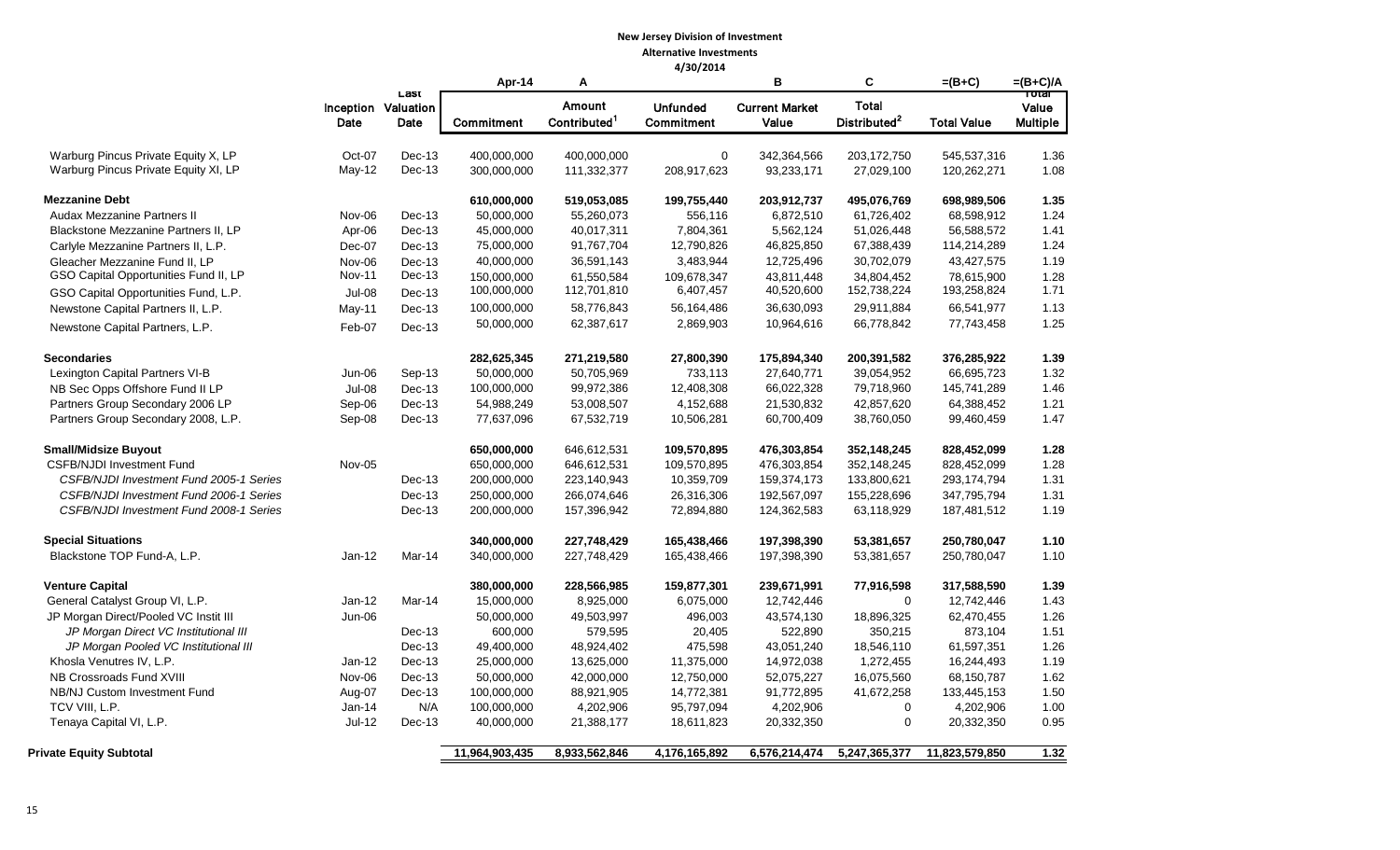|                                           |               |                                    |               |                          | 4/30/2014                            |                                |                          |                    |                          |
|-------------------------------------------|---------------|------------------------------------|---------------|--------------------------|--------------------------------------|--------------------------------|--------------------------|--------------------|--------------------------|
|                                           |               |                                    | Apr-14        | Α                        |                                      | в                              | С                        | $=(B+C)$           | $=(B+C)/A$               |
|                                           |               | Last                               |               | Amount                   |                                      |                                | <b>Total</b>             |                    | <b>Total</b>             |
|                                           | Date          | <b>Inception Valuation</b><br>Date | Commitment    | Contributed <sup>1</sup> | <b>Unfunded</b><br><b>Commitment</b> | <b>Current Market</b><br>Value | Distributed <sup>2</sup> | <b>Total Value</b> | Value<br><b>Multiple</b> |
| <b>Real Estate</b>                        |               |                                    |               |                          |                                      |                                |                          |                    |                          |
| <b>Debt</b>                               |               |                                    | 1,412,167,674 | 967,129,703              | 445,067,995                          | 739,801,764                    | 593,222,416              | 1,333,024,180      | 1.38                     |
| CT High Grade Partners II, LLC            | May-08        | Dec-13                             | 675,000,000   | 572,861,303              | 99,133,604                           | 602,228,509                    | 155,657,208              | 757,885,716        | 1.32                     |
| Guggenheim Structured Real Estate III     | Sep-07        | Dec-13                             | 100,000,000   | 100,000,000              | 0                                    | 13,047,736                     | 66,083,322               | 79,131,058         | 0.79                     |
| Lone Star Fund VII (U.S.) LP              | May-11        | Dec-13                             | 300,000,000   | 283,589,254              | 18,999,708                           | 113,674,074                    | 370,779,316              | 484,453,390        | 1.71                     |
| M&G Real Estate Debt Fund II, LP          | $Jul-13$      | Dec-13                             | 126,192,021   | 5,103,018                | 121,535,158                          | 5,486,846                      | 702,571                  | 6,189,417          | 1.21                     |
| M&G Real Estate Debt Fund III, LP         | $Jul-13$      | Dec-13                             | 210,975,653   | 5,576,128                | 205,399,525                          | 5,364,600                      | 0                        | 5,364,600          | 0.96                     |
| <b>Equity</b>                             |               |                                    | 4,219,664,220 | 2,628,826,389            | 1,807,398,343                        | 2,255,675,885                  | 979,362,174              | 3,235,038,058      | 1.23                     |
| AEW Core Property Trust U.S. Inc.         | Oct-07        | Mar-14                             | 100,000,000   | 100,000,000              | 0                                    | 92,074,994                     | 23,580,012               | 115,655,006        | 1.16                     |
| ARA Asia Dragon Limited                   | Sep-07        | Dec-13                             | 100,000,000   | 92,842,000               | 7,158,000                            | 48,873,415                     | 81,679,431               | 130,552,846        | 1.41                     |
| Blackstone Real Estate Partners Asia LP   | $Jun-13$      | Dec-13                             | 500,000,000   | 95,531,238               | 405,135,099                          | 102,459,917                    | 2,161,177                | 104,621,094        | 1.10                     |
| <b>Blackstone Real Estate V</b>           | Feb-06        | Dec-13                             | 75,000,000    | 78,170,516               | 3,313,359                            | 78,230,437                     | 53,952,457               | 132,182,894        | 1.69                     |
| <b>Blackstone Real Estate VI</b>          | Feb-07        | Dec-13                             | 100,000,000   | 98,819,024               | 5,035,858                            | 144,972,629                    | 38,130,329               | 183,102,958        | 1.85                     |
| Blackstone Real Estate Partners VI, Sec   | <b>Nov-11</b> | Dec-13                             | 43,624,688    | 39,746,005               | 3,878,683                            | 63,243,857                     | 13,551,285               | 76,795,142         | 1.93                     |
| <b>Blackstone Real Estate VII</b>         | Dec-11        | Dec-13                             | 300,000,000   | 220,745,410              | 106,667,269                          | 238,912,515                    | 53,994,290               | 292,906,805        | 1.33                     |
| Carlyle Realty Partners V LP              | Feb-07        | Dec-13                             | 100,000,000   | 122,357,410              | 36,715,763                           | 37,036,477                     | 117,355,068              | 154,391,545        | 1.26                     |
| Exeter - Core Industrial Venture Fund     | Apr-12        | Sep-13                             | 200,000,000   | 108,281,250              | 91,718,750                           | 105,918,687                    | 11,038,500               | 116,957,187        | 1.08                     |
| Hammes Partners II, L.P.                  | Mar-14        | N/A                                | 100,000,000   | $\mathbf 0$              | 100,000,000                          | 0                              | 0                        | $\Omega$           | 0.00                     |
| Heitman America Real Estate Trust, L.P.   | Jan-07        | Sep-13                             | 100,000,000   | 100,000,000              | 0                                    | 107,317,508                    | 24,932,962               | 132,250,470        | 1.32                     |
| Lone Star Real Estate Fund II (U.S.) LP   | May-11        | Dec-13                             | 100,000,000   | 79,415,127               | 20,509,873                           | 56,814,632                     | 38, 185, 759             | 95,000,391         | 1.20                     |
| Lubert Adler Real Estate Fund VI-B        | Feb-11        | Dec-13                             | 100,000,000   | 90,000,000               | 12,516,304                           | 87,654,158                     | 35,125,000               | 122,779,158        | 1.36                     |
| NJDOI/GMAM Core Plus RE Investment        | May-08        | Sep-13                             | 81,500,000    | 69,530,253               | 19,703,706                           | 32,851,929                     | 66,997,650               | 99,849,579         | 1.44                     |
| NJDOI/GMAM Opp RE Investment Program      | May-08        | Sep-13                             | 25,000,000    | 14,928,162               | 10,071,838                           | 10,245,384                     | 7,273,784                | 17,519,168         | 1.17                     |
| Northwood Real Estate Co-Invest           | Dec-12        | Dec-13                             | 75,000,000    | 18,876,583               | 56,209,638                           | 18,301,999                     | 86,221                   | 18,388,220         | 0.97                     |
| Northwood Real Estate Partners            | Dec-12        | $Dec-13$                           | 75,000,000    | 47,068,644               | 29,315,806                           | 45,988,225                     | 1,557,637                | 47,545,862         | 1.01                     |
| Northwood RE Partners L.P., (Series IV)   | <b>Nov-13</b> | N/A                                | 200,000,000   | 36,203,508               | 163,796,492                          | 36,203,508                     | 0                        | 36,203,508         | 1.00                     |
| OZNJ Real Estate Opportunities, LP        | Mar-13        | Feb-14                             | 100,000,000   | 23,381,808               | 76,618,192                           | 23,290,081                     | 0                        | 23,290,081         | 1.00                     |
| Perella Weinberg Real Estate Fund II LP   | $Jul-13$      | Dec-13                             | 103,863,052   | 7,412,472                | 96,450,580                           | 7,540,604                      | $\mathbf 0$              | 7,540,604          | 1.02                     |
| Prime Property Fund                       | Aug-07        | Dec-13                             | 130,000,000   | 150,000,000              | 0                                    | 90,987,336                     | 62,020,337               | 153,007,673        | 1.02                     |
| PRISA II                                  | <b>Jun-07</b> | Mar-14                             | 60,000,000    | 100,000,000              | 0                                    | 51,549,038                     | 49,508,452               | 101,057,491        | 1.01                     |
| PRISA Real Estate Separate Account        | Dec-06        | Mar-14                             | 265,000,000   | 300,000,000              | 0                                    | 185,731,873                    | 123,122,769              | 308,854,641        | 1.03                     |
| Prologis European Properties Fund II      | Sep-13        | Dec-13                             | 190,676,479   | 159,651,676              | 31,024,803                           | 162,175,982                    | 3,916,458                | 166,092,439        | 1.04                     |
| RE Capital Asia Partners III, L.P.        | Aug-12        | Dec-13                             | 80,000,000    | 44,669,409               | 40,940,478                           | 52,918,544                     | 8,338,017                | 61,256,561         | 1.37                     |
| TPG/NJ (RE) Partnership, LP               | Feb-13        | N/A                                | 350,000,000   | 51,000,000               | 299,000,000                          | 51,000,000                     | 0                        | 51,000,000         | 1.00                     |
| Tucker Development/Acquisition Fund       | Oct-07        | Sep-13                             | 50,000,000    | 49,174,917               | 825,083                              | 46,706,976                     | 0                        | 46,706,976         | 0.95                     |
| Warburg Pincus Real Estate Fund I         | Sep-06        | Dec-13                             | 100,000,000   | 95,333,333               | 500,000                              | 69,007,126                     | 69,734,611               | 138,741,737        | 1.46                     |
| Westbrook Real Estate Fund VIII           | Feb-08        | Dec-13                             | 100,000,000   | 110,980,414              | 0                                    | 76,804,372                     | 67,258,833               | 144,063,205        | 1.30                     |
| Westbrook VII                             | Jan-07        | Dec-13                             | 40,000,000    | 40,000,000               | 0                                    | 21,563,878                     | 25,503,033               | 47,066,911         | 1.18                     |
| Wheelock SREF NJ CO-Invest Feeder, LP     | Nov-12        | Dec-13                             | 50,000,000    | 0                        | 50,000,000                           | $\mathbf 0$                    | 0                        | 0                  | 0.00                     |
| Wheelock Street Real Estate Fund, L.P.    | Dec-11        | Dec-13                             | 100,000,000   | 84,707,229               | 15,292,771                           | 109,299,805                    | 358,103                  | 109,657,908        | 1.29                     |
| Wheelock Street Real Estate Fund II, L.P. | Apr-14        | N/A                                | 125,000,000   | 0                        | 125,000,000                          | 0                              | 0                        | 0                  | 0.00                     |
| <b>Real Estate Subtotal</b>               |               |                                    | 5,631,831,894 | 3,595,956,092            | 2,252,466,338                        | 2,995,477,649                  | 1,572,584,590            | 4,568,062,239      | 1.27                     |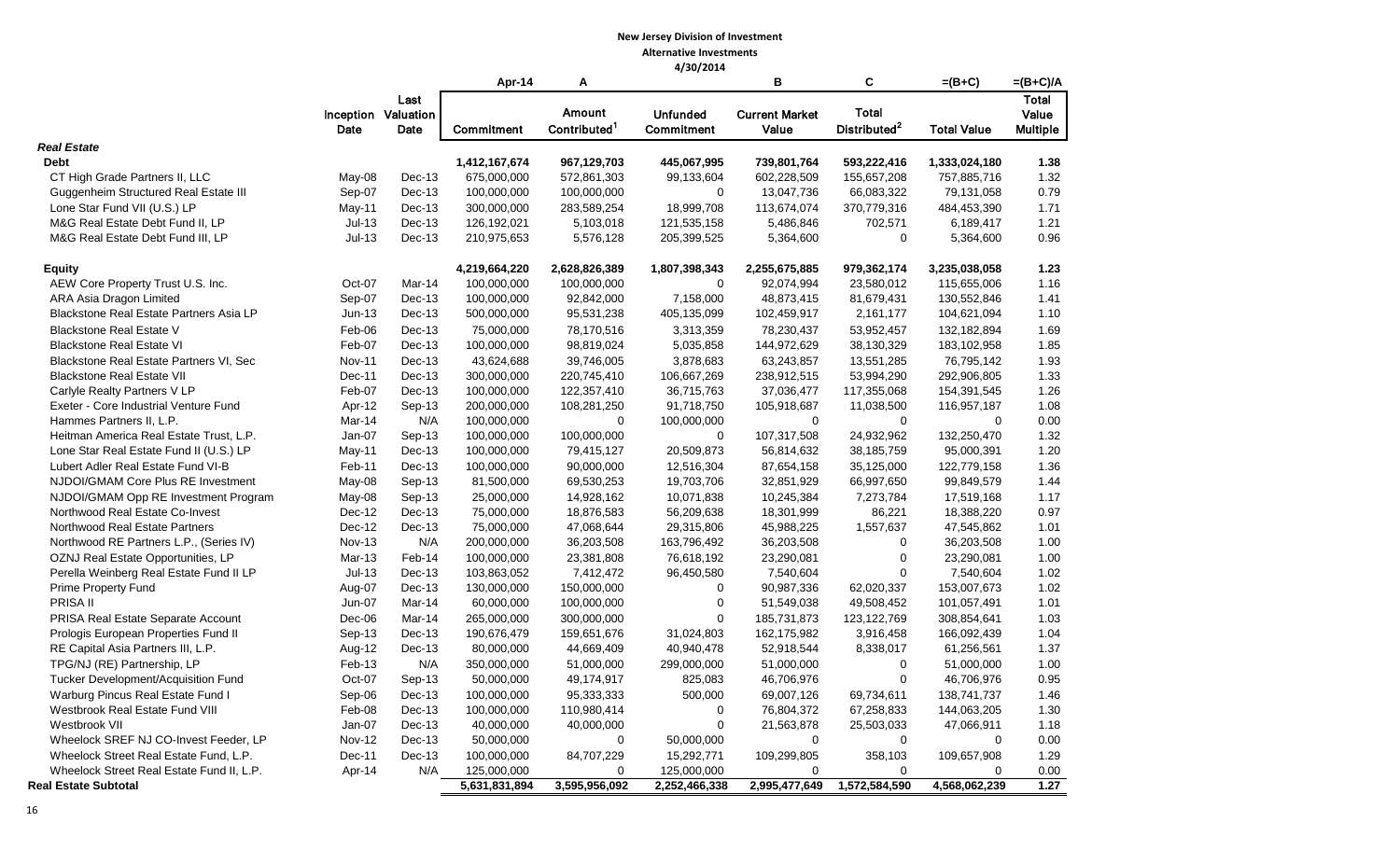|                                              |                    |                                            | Apr-14                     | Α                                         |                                      | в                              | C                                        | =(B+C)                     | $=(B+C)/A$                        |
|----------------------------------------------|--------------------|--------------------------------------------|----------------------------|-------------------------------------------|--------------------------------------|--------------------------------|------------------------------------------|----------------------------|-----------------------------------|
|                                              | Date               | Last<br><b>Inception Valuation</b><br>Date | Commitment                 | <b>Amount</b><br>Contributed <sup>1</sup> | <b>Unfunded</b><br><b>Commitment</b> | <b>Current Market</b><br>Value | <b>Total</b><br>Distributed <sup>2</sup> | <b>Total Value</b>         | Total<br>Value<br><b>Multiple</b> |
| <b>Hedge Fund</b>                            |                    |                                            |                            |                                           |                                      |                                |                                          |                            |                                   |
| <b>Absolute Return</b>                       |                    |                                            | 1,000,000,000              | 900,000,000                               | 100,000,000                          | 914,861,350                    | $\mathbf 0$                              | 914,861,350                | 1.02                              |
| <b>BlueCrest Capital Management LLP</b>      | Apr-12             | Mar-14                                     | 300,000,000                | 300,000,000                               | 0                                    | 304,251,900                    | $\mathbf 0$                              | 304,251,900                | 1.01                              |
| Brevan Howard Fund Limited                   | <b>Nov-11</b>      | Mar-14                                     | 300,000,000                | 300,000,000                               | 0                                    | 305,346,000                    | $\mathbf 0$                              | 305,346,000                | 1.02                              |
| Iquazu Partners, L.P.                        | Dec-13             | Mar-14                                     | 150,000,000                | 50,000,000                                | 100,000,000                          | 50,813,200                     | $\mathbf 0$                              | 50,813,200                 | 1.02                              |
| MKP Opportunity Partners, L.P.               | Sep-12             | Mar-14                                     | 250,000,000                | 250,000,000                               | 0                                    | 254,450,250                    | $\mathbf 0$                              | 254,450,250                | 1.02                              |
| <b>Credit</b>                                |                    |                                            | 1,750,000,000              | 1,581,842,441                             | 248,830,291                          | 1,850,308,955                  | 81,773,436                               | 1,932,082,391              | 1.22                              |
| Canyon Value Realization Fund                | $Jun-07$           | Mar-14                                     | 75,000,000                 | 75,000,000                                | $\mathbf 0$                          | 126,871,425                    | $\mathbf 0$                              | 126,871,425                | 1.69                              |
| Canyon Balanced Fund                         | $Jul-11$           | Mar-14                                     | 125,000,000                | 125,000,000                               | 0                                    | 181,390,725                    | 1,070,704                                | 182,461,429                | 1.46                              |
| Claren Road Credit Master Fund, Ltd.         | Jun-12             | Mar-14                                     | 250,000,000                | 250,000,000                               | 0                                    | 264,570,750                    | 0                                        | 264,570,750                | 1.06                              |
| GSO Credit Partners - A. L.P.                | Mar-12             | Mar-14                                     | 400,000,000                | 400,000,000                               | 0                                    | 542,365,200                    | $\mathbf 0$                              | 542,365,200                | 1.36                              |
| GSO Special Situations Fund, L.P.            | Feb-12             | Feb-14                                     | 100,000,000                | 100,000,000                               | 0                                    | 140,768,900                    | $\mathbf 0$                              | 140,768,900                | 1.41                              |
| Lazard Rathmore Fund, Ltd.                   | Aug-12             | Mar-14                                     | 150,000,000                | 150,000,000                               | 0                                    | 170,143,500                    | $\mathsf 0$                              | 170,143,500                | 1.13                              |
| OZNJ Private Opportunities LP                | Mar-13             | Feb-14                                     | 200,000,000                | 231,842,441                               | 48,830,291                           | 155,818,655                    | 80,702,732                               | 236,521,387                | 1.02                              |
| Regiment Capital Ltd. Fund                   | Dec-11             | Mar-14                                     | 150,000,000                | 150,000,000                               | 0                                    | 168,379,800                    | $\mathbf 0$                              | 168,379,800                | 1.12                              |
| Solus Opportunities Fund 3, LP               | Apr-14             | N/A                                        | 300,000,000                | 100,000,000                               | 200,000,000                          | 100,000,000                    | $\mathbf 0$                              | 100,000,000                | 1.00                              |
| <b>Distressed</b>                            |                    |                                            | 350.000.000                | 450.000.000                               | 0                                    | 323.797.035                    | 343.783.998                              | 667.581.033                | 1.48                              |
| Centerbridge Credit Partners                 | Oct-07             | Mar-14                                     | 200,000,000                | 200,000,000                               | 0                                    | 241,752,736                    | 78,618,439                               | 320, 371, 175              | 1.60                              |
| <b>King Street Capital</b>                   | Feb-07             | Mar-14                                     | 150,000,000                | 150,000,000                               | 0                                    | 76,655,493                     | 163,946,606                              | 240,602,099                | 1.60                              |
| Marathon Special Opp Fund, LTD               | <b>Jul-08</b>      | Mar-14                                     | $\mathbf 0$                | 100,000,000                               | 0                                    | 5,388,805                      | 101,218,954                              | 106,607,759                | 1.07                              |
| <b>Equity Long/ Short</b>                    |                    |                                            | 1,425,000,000              | 925,119,901                               | 499,880,099                          | 1,198,400,497                  | 100,000,000                              | 1,298,400,497              | 1.40                              |
| Archipelago Partners, LP                     | Jun-06             | Mar-14                                     | 150,000,000                | 150,000,000                               | 0                                    | 151,745,550                    | 100,000,000                              | 251,745,550                | 1.68                              |
| Bay Pond Partners, L.P.<br>Cadian Fund, L.P. | Apr-12             | Mar-14                                     | 200,000,000                | 150,000,000                               | 50,000,000<br>0                      | 188,806,200                    | 0<br>$\mathbf 0$                         | 188,806,200                | 1.26<br>1.05                      |
| Omega Overseas Partners Ltd. Class-B         | May-12             | Mar-14<br>Mar-14                           | 100,000,000                | 100,000,000                               |                                      | 104,679,100                    | $\mathbf 0$                              | 104,679,100                | 1.73                              |
| Scopia PX, LLC                               | Jan-07<br>$Jan-13$ | Mar-14                                     | 225,000,000<br>250,000,000 | 125,000,000<br>150,000,000                | 100,000,000<br>100,000,000           | 216,218,875<br>158,714,250     | $\mathbf 0$                              | 216,218,875<br>158,714,250 | 1.06                              |
| ValueAct Capital Partners II, L.P.           | <b>Nov-11</b>      | Mar-14                                     | 150,000,000                | 150,000,000                               | 0                                    | 243,336,750                    | $\mathbf 0$                              | 243,336,750                | 1.62                              |
| ValueAct Co-Invest International LP          | $Jun-13$           | Mar-14                                     | 200,000,000                | 119,901                                   | 199,880,099                          | 7,472                          | $\mathsf 0$                              | 7,472                      | 0.06                              |
| Visium Balanced Offshore Fund, Ltd           | Aug-12             | Mar-14                                     | 150,000,000                | 100,000,000                               | 50,000,000                           | 134,892,300                    | $\Omega$                                 | 134,892,300                | 1.35                              |
| <b>Event Driven</b>                          |                    |                                            | 1,400,000,000              | 937,325,757                               | 462,674,243                          | 1,132,017,142                  | 169,129,322                              | 1,301,146,463              | 1.39                              |
| Cevian Capital II, L.P.                      | Apr-12             | Mar-14                                     | 150,000,000                | 150,000,000                               | 0                                    | 190,130,250                    | 0                                        | 190,130,250                | 1.27                              |
| Davidson Kempner Institutional Partners, L.P | Dec-06             | Mar-14                                     | 150,000,000                | 150,000,000                               | $\Omega$                             | 223,415,850                    | $\mathbf 0$                              | 223,415,850                | 1.49                              |
| Elliott Associates, L.P.                     | Apr-12             | Mar-14                                     | 200,000,000                | 70,883,000                                | 129,117,000                          | 77,376,025                     | $\Omega$                                 | 77,376,025                 | 1.09                              |
| JANA Strategic Investment Fund II, LP        | $Jun-13$           | Mar-14                                     | 300,000,000                | 97,692,757                                | 202,307,243                          | 58,551,229                     | 48,893,847                               | 107,445,076                | 1.10                              |
| Pershing Square LP                           | Apr-10             | Mar-14                                     | 200,000,000                | 200,000,000                               | 0                                    | 206,614,405                    | 85,000,000                               | 291,614,405                | 1.46                              |
| Starboard Leaders Fund LP                    | Mar-14             | Mar-14                                     | 125,000,000                | 31,250,000                                | 93,750,000                           | 31,249,688                     | $\mathbf 0$                              | 31,249,688                 | 1.00                              |
| Starboard Value and Opportunity LP           | Mar-14             | N/A                                        | 75,000,000                 | 37,500,000                                | 37,500,000                           | 37,500,000                     | $\mathbf 0$                              | 37,500,000                 | 1.00                              |
| Third Point Offshore Fund, LTD.              | Apr-11             | Mar-14                                     | 100,000,000                | 100,000,000                               | 0                                    | 133,475,721                    | 10,235,474                               | 143,711,195                | 1.44                              |
| York Capital Management, LP                  | Feb-07             | Mar-14                                     | 100,000,000                | 100,000,000                               | 0                                    | 173,703,975                    | 25,000,000                               | 198,703,975                | 1.99                              |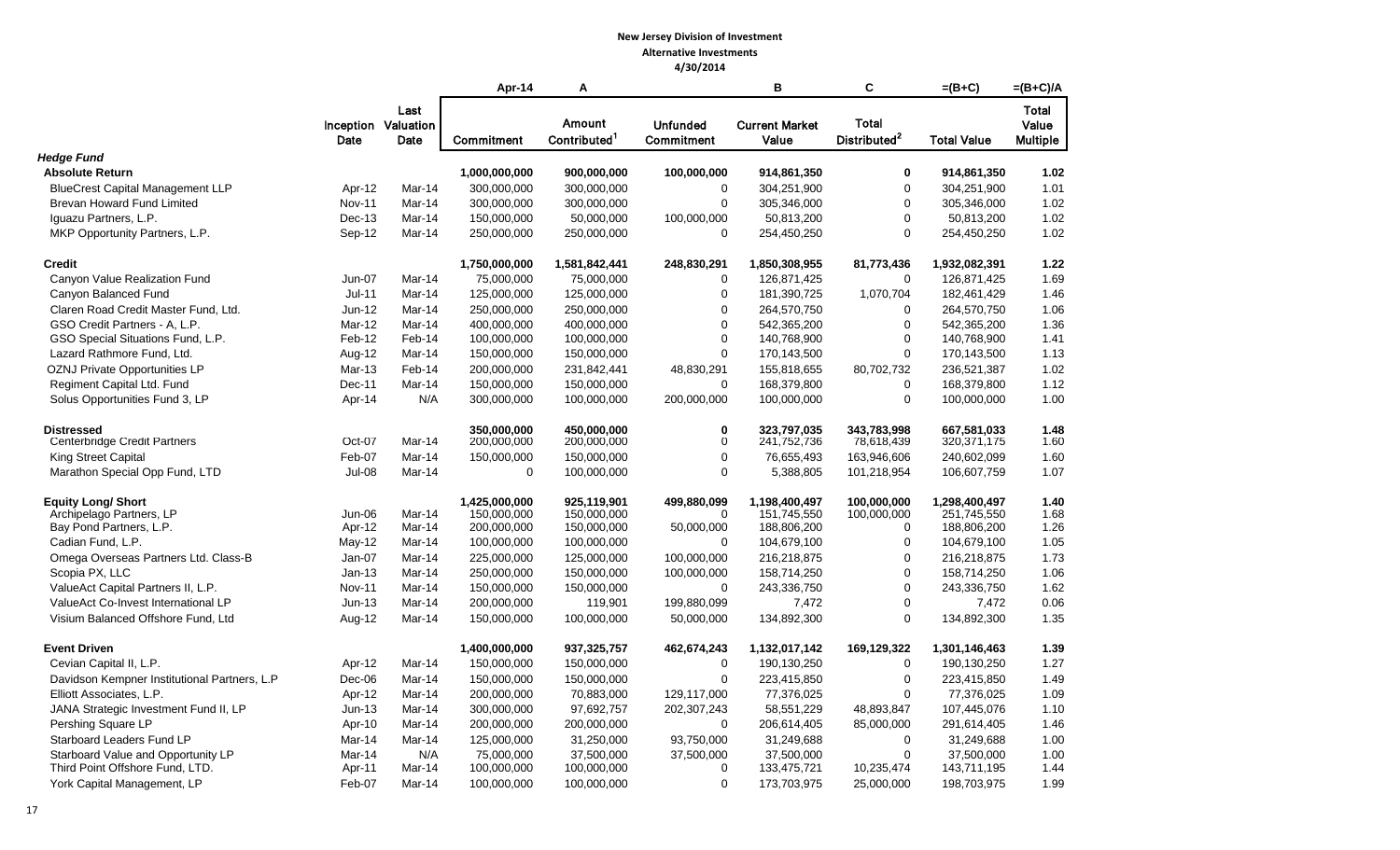|                                         | <b>Inception Valuation</b> | Last   |                       |                                    |                               |                                |                                          |                    |                            |
|-----------------------------------------|----------------------------|--------|-----------------------|------------------------------------|-------------------------------|--------------------------------|------------------------------------------|--------------------|----------------------------|
|                                         | Date                       | Date   | Commitment            | Amount<br>Contributed <sup>1</sup> | <b>Unfunded</b><br>Commitment | <b>Current Market</b><br>Value | <b>Total</b><br>Distributed <sup>2</sup> | <b>Total Value</b> | Total<br>Value<br>Multiple |
| <b>Fund of Funds</b>                    |                            |        | 2,210,000,000         | 2,057,758,928                      | 152,241,072                   | 2,562,726,157                  | 29,590,586                               | 2,592,316,743      | 1.26                       |
| AIMS/NJ Multi-Strategy Portfolio, LLC   | Aug-06                     | Feb-14 | 550,000,000           | 550,000,000                        | $\mathbf 0$                   | 690,074,976                    | $\mathbf 0$                              | 690,074,976        | 1.25                       |
| Arden Garden State NJ Fund LP.          | $Jun-06$                   | Feb-14 | 500,000,000           | 500,000,000                        | $\mathbf 0$                   | 562,566,474                    | $\mathbf 0$                              | 562,566,474        | 1.13                       |
| Protege Partners, LP                    | Jun-07                     | Mar-14 | 150,000,000           | 150,000,000                        | $\mathbf 0$                   | 179,262,414                    | $\mathbf 0$                              | 179,262,414        | 1.20                       |
| RC Woodley Park, LP                     | Aug-06                     | Feb-14 | 810,000,000           | 751,258,928                        | 58,741,072                    | 1,011,179,234                  | 29,590,586                               | 1,040,769,820      | 1.39                       |
| Reservoir Strategic Partners Fund, LP   | <b>Jul-11</b>              | Mar-14 | 200,000,000           | 106,500,000                        | 93,500,000                    | 119,643,059                    | 0                                        | 119,643,059        | 1.12                       |
| <b>Global Macro</b>                     |                            |        | 300,000,000           | 300,000,000                        | 0                             | 315,391,400                    | 0                                        | 315,391,400        | 1.05                       |
| Lynx (Bermuda) Ltd.                     | Mar-11                     | Mar-14 | 100,000,000           | 100,000,000                        | 0                             | 99,366,600                     | $\mathbf 0$                              | 99,366,600         | 0.99                       |
| <b>Winton Futures Fund</b>              | $Jan-11$                   | Mar-14 | 200,000,000           | 200,000,000                        | $\mathbf 0$                   | 216,024,800                    | $\mathbf 0$                              | 216,024,800        | 1.08                       |
| <b>Multi-Strategy</b>                   |                            |        | 500,000,000           | 585,856,733                        | 79,366,286                    | 453,018,027                    | 332,230,924                              | 785,248,951        | 1.34                       |
| AG Garden Partners, LP                  | Mar-06                     | Feb-14 | 0                     | 150,000,000                        | $\mathbf 0$                   | 7,360,185                      | 154,800,000                              | 162,160,185        | 1.08                       |
| Dyal NJ Investors, L.P.                 | Oct-12                     | Sep-13 | 200,000,000           | 135,856,733                        | 79,366,286                    | 118,131,567                    | 27,430,924                               | 145,562,491        | 1.07                       |
| Farallon Capital Inst. Partners, L.P.   | <b>Jun-07</b>              | Mar-14 | 150,000,000           | 150,000,000                        | 0                             | 92,944,500                     | 75,000,000                               | 167,944,500        | 1.12                       |
| OZ Domestic Partners II, Ltd.           | Jun-06                     | Mar-14 | 150,000,000           | 150,000,000                        | $\mathbf 0$                   | 234,581,775                    | 75,000,000                               | 309,581,775        | 2.06                       |
| <b>Hedge Fund Subtotal</b>              |                            |        | 8,935,000,000         | 7,737,903,760                      | 1,542,991,991                 | 8,750,520,563                  | 1,056,508,266                            | 9,807,028,829      | 1.27                       |
| <b>Real Assets</b>                      |                            |        |                       |                                    |                               |                                |                                          |                    |                            |
| Aether Real Assets III Surplus, LP      | <b>Nov-13</b>              | N/A    | 100,000,000.00        | 14,036,023.00                      | 85,966,593.00                 | 14,033,412.30                  | 2,616.00                                 | 14,036,028         | 1.00                       |
| Aether Real Assets III, LP              | <b>Nov-13</b>              | N/A    | 30,000,000.00         | 2,478,112.00                       | 27,522,258.00                 | 2,477,742.76                   | 370.00                                   | 2,478,113          | 1.00                       |
| Blackstone Energy Partners, L.P.        | Mar-12                     | Mar-14 | 150,000,000.00        | 111,973,411.54                     | 60,865,923.46                 | 93,644,543.60                  | 60,472,858.35                            | 154,117,402        | 1.38                       |
| <b>Blackstone Resources Select Fund</b> | Aug-11                     | Mar-14 | 250,000,000.00        | 250,000,000.00                     | 0.00                          | 221,556,750.00                 | 0.00                                     | 221,556,750        | 0.89                       |
| Blackstone TOP Fund - A, L.P.           | Jul-12                     | Mar-14 | 389,985,858.17        | 323, 177, 253.66                   | 89,979,428.45                 | 324,517,000.23                 | 30,503,749.31                            | 355,020,750        | 1.10                       |
| BX NJ Co-Invest, L.P.                   | Aug-12                     | Mar-14 | 20,014,141.82         | 20,113,644.66                      | 11,554,628.03                 | 41,209,143.66                  | 11,654,130.87                            | 52,863,275         | 2.63                       |
| Gresham Commodity Fund (ETAP)           | Feb-08                     | Mar-14 | 200,000,000.00        | 200,000,000.00                     | 0.00                          | 148,347,800.00                 | 0.00                                     | 148,347,800        | 0.74                       |
| Gresham Commodity Fund (TAP)            | Nov-07                     | Mar-14 | 200,000,000.00        | 200,000,000.00                     | 0.00                          | 90,462,750.00                  | 75,000,000.00                            | 165,462,750        | 0.83                       |
| GSO Energy Partners - A, L.P.           | Mar-12                     | Dec-13 | 500,000,000.00        | 229,156,838.00                     | 329,129,850.00                | 204,318,055.49                 | 59,862,312.00                            | 264,180,367        | 1.15                       |
| Hitecvision VII, L.P.                   | Apr-14                     |        | N/A 100,000,000.00    | 0.00                               | 100,000,000.00                | 0.00                           | 0.00                                     | $\mathbf 0$        | 0.00                       |
| OZNJ Real Asset Opportunities, LP       | Mar-13                     | N/A    | 50,000,000.00         | 0.00                               | 50,000,000.00                 | 0.00                           | 0.00                                     | $\mathbf 0$        | 0.00                       |
| RC Woodley Park, L.P.                   | May-11                     | Feb-14 | 135,000,000.00        | 135,000,000.00                     | 0.00                          | 11,652,328.11                  | 89,569,359.00                            | 101,221,687        | 0.75                       |
| <b>Schroders Commodity Portfolio</b>    | Jan-08                     | Apr-14 | 500,000,000.00        | 450,000,000.00                     | 50,000,000.00                 | 332,535,750.00                 | 75,000,000.00                            | 407,535,750        | 0.91                       |
| <b>Sheridan Production Partners I</b>   | Aug-07                     | Dec-13 | 50,000,000.00         | 52,250,000.00                      | 0.00                          | 39,327,993.25                  | 42,125,000.00                            | 81,452,993         | 1.56                       |
| Sheridan Production Partners II-B, L.P  | <b>Nov-10</b>              | Dec-13 | 100,000,000.00        | 91,750,000.00                      | 8,250,000.00                  | 56,446,985.50                  | 5,750,000.00                             | 62,196,986         | 0.68                       |
| Tenaska Power Fund II, L.P.             | Sep-08                     |        | Dec-13 100,000,000.00 | 87,625,911.00                      | 12,374,089.00                 | 56,001,107.32                  | 23,313,856.00                            | 79,314,963         | 0.91                       |
| <b>Real Assets Subtotal</b>             |                            |        | 2,875,000,000         | 2,167,561,194                      | 825,642,770                   | 1,636,531,362                  | 473,254,252                              | 2,109,785,614      | 0.97                       |
| <b>Grand Total</b>                      |                            |        | 29,406,735,329        | 22,434,983,891                     | 8,797,266,991                 | 19,958,744,048                 | 8,349,712,484                            | 28,308,456,532     | 1.26                       |

1. Amount Contributed does not include adjustment for portion of total distributions that are recallable. Contributions does include return of unused funded capital.

2. Total distributed include recallable portion of proceeds.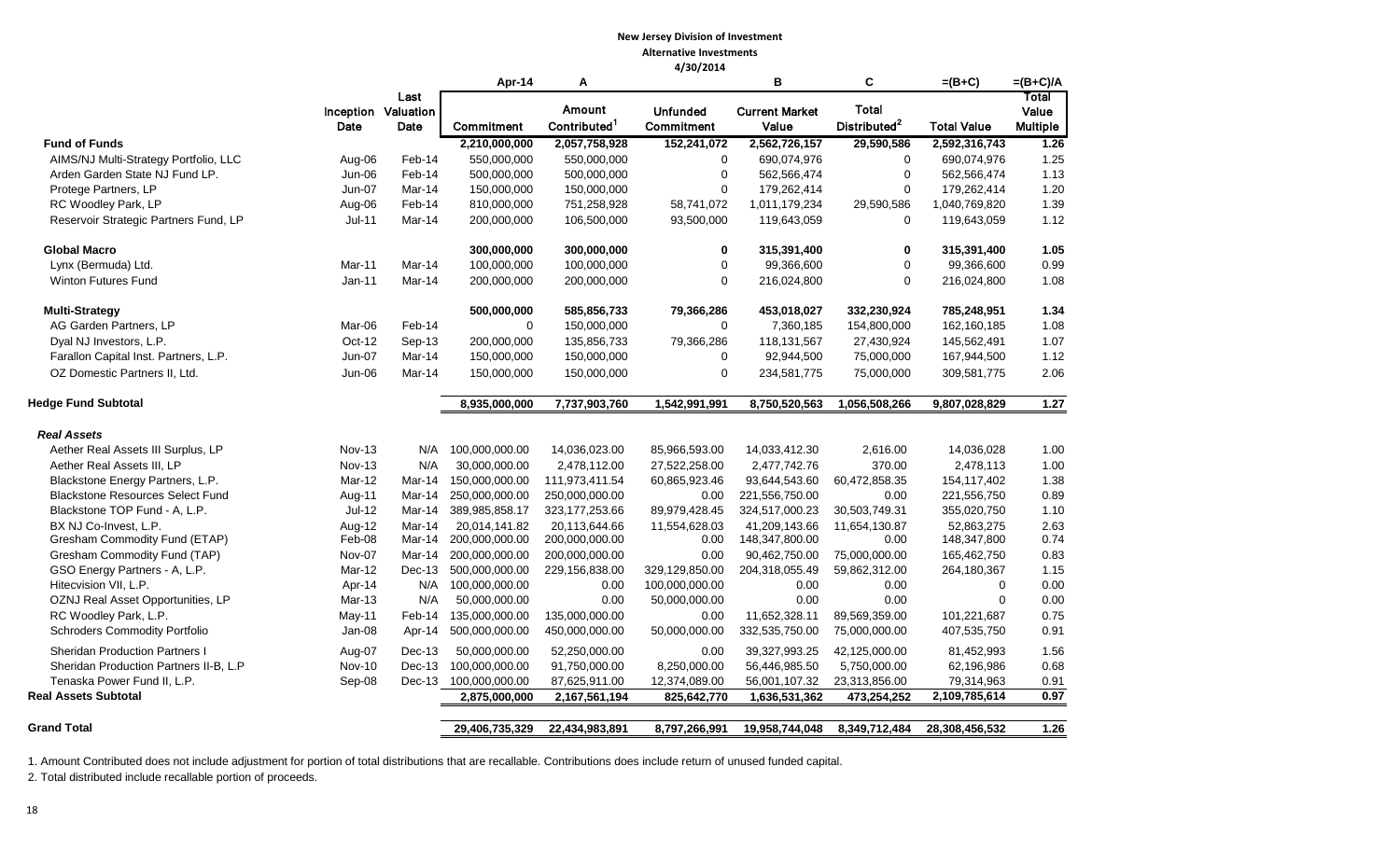#### **New Jersey Division of Investment Global Diversified Credit 4/30/14**

#### **Global Diversified Credit as of April 30, 2014**

Presents underlying fund level information including the Portfolio's original commitments, funded amounts to date, remaining commitments and the distributions to date.

|                                             |                   |                           | Apr-14        | A                                  |                                      | в                              | C                                 | $=(B+C)$           | $=(B+C)/A$                               |
|---------------------------------------------|-------------------|---------------------------|---------------|------------------------------------|--------------------------------------|--------------------------------|-----------------------------------|--------------------|------------------------------------------|
|                                             | Inception<br>Date | Last<br>Valuation<br>Date | Commitment    | Amount<br>Contributed <sup>1</sup> | <b>Unfunded</b><br><b>Commitment</b> | <b>Current Market</b><br>Value | Total<br>Distributed <sup>2</sup> | <b>Total Value</b> | <b>Total</b><br>Value<br><b>Multiple</b> |
| <b>BlackRock Credit Investors</b>           | Oct-07            | Mar-14                    | 400.000.000   | 400.000.000                        | 162.821.906                          | 58,924,052                     | 325.643.813                       | 384,567,865        | 0.96                                     |
| <b>BlackRock Credit Investors Co-Invest</b> | Oct-09            | Mar-14                    | 144,000,000   | 144,000,000                        | 120,798,550                          | 20,947,397                     | 242,255,599                       | 263,202,996        | 1.83                                     |
| Cerberus NJ Credit Opportunities Fund, L.P. | Apr-12            | Mar-14                    | 300,000,000   | 280,472,637                        | 19,527,363                           | 282,091,412                    | 34,825,871                        | 316,917,282        | 1.13                                     |
| Golden Tree Opportunities LP-Class D        | Sep-07            | Mar-14                    | 250,000,000   | 249,500,000                        | 500,000                              | 431,237,285                    | 4,676,086                         | 435,913,371        | 1.75                                     |
| Knight/TPG NPL - C, L.P.                    | Mar-12            | Dec-13                    | 100,000,000   | 78,556,376                         | 34,617,326                           | 77.166.201                     | 13,173,702                        | 90,339,903         | 1.15                                     |
| Och Ziff Capital                            | Apr-10            | Feb-14                    | 500,000,000   | 450,028,770                        | 49,971,230                           | 873,085,966                    |                                   | 873,085,966        | 1.94                                     |
| OZSC II. LP                                 | Mar-13            | Apr-14                    | 250,000,000   | 266,221,552                        | 7,540,285                            | 263,847,329                    | 23,761,836                        | 287,609,166        | 1.08                                     |
| TAC 2007, LP                                | Oct-07            | Dec-13                    | 128,530,670   | 104,755,112                        | 23,775,558                           | 0                              | 70,388,058                        | 70,388,058         | 0.67                                     |
| TPG Opportunities Partners III (A), LP      | Apr-14            | N/A                       | 100,000,000   | 0                                  | 100,000,000                          | 0                              |                                   | 0                  | 0.00                                     |
| TPG Specialty Lending, Inc.                 | May-11            | Mar-14                    | 200,000,000   | 102,684,312                        | 99,446,439                           | 128,905,245                    | 26,663,340                        | 155,568,585        | 1.52                                     |
| Total                                       |                   |                           | 2,372,530,670 | 2,076,218,758                      | 618,998,658                          | 2,136,204,888                  | 741,388,304                       | 2,877,593,192      | 1.39                                     |

1. Amount Contributed does not include adjustment for portion of total distributions that are recallable. Contributions does include return of unused funded capital.

2. Total distributed include recallable portion of proceeds.